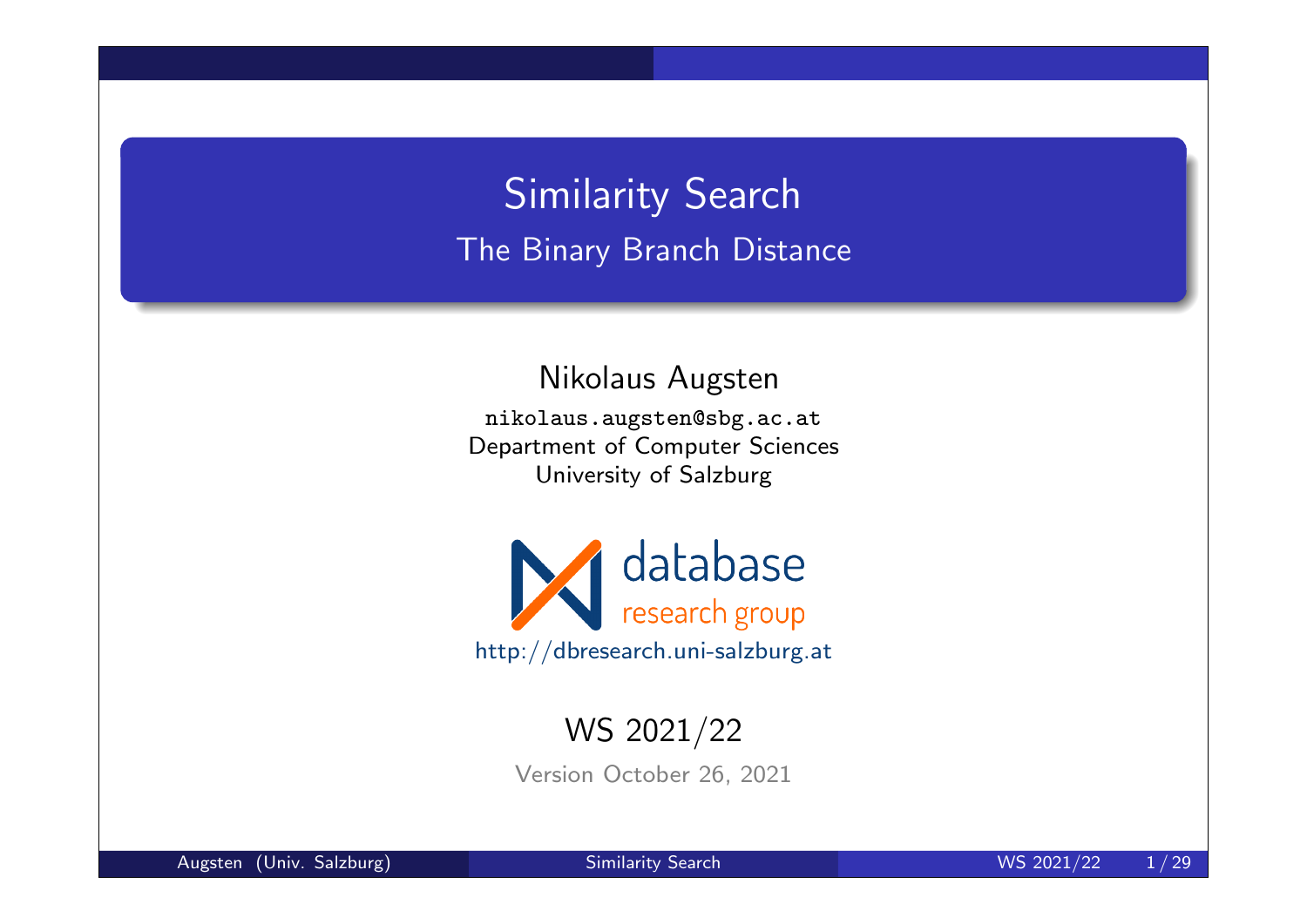### 1 Binary Branch Distance

- **•** Binary Representation of a Tree
- **•** Binary Branches
- **Lower Bound for the Edit Distance**
- **Complexity**

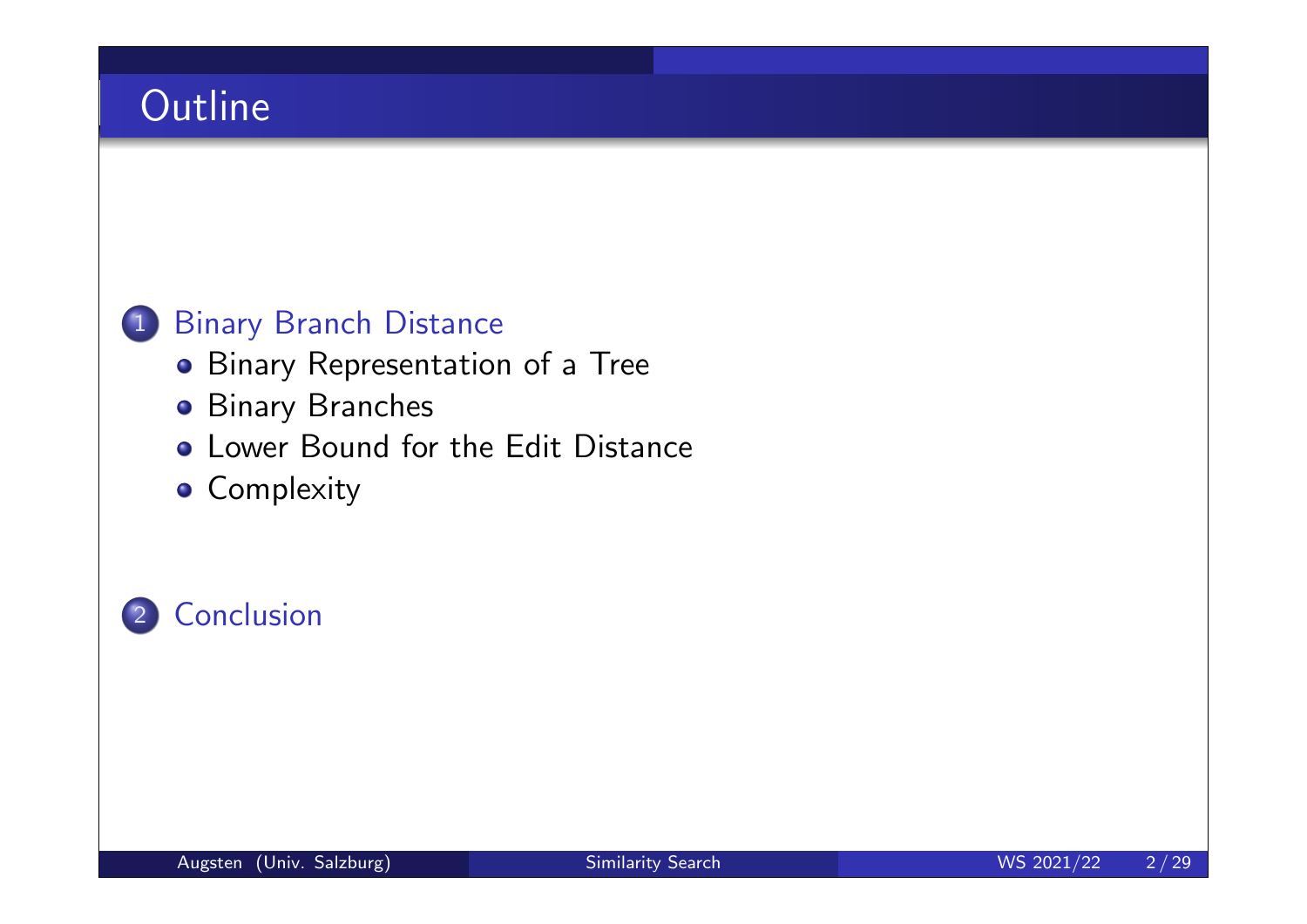### 1 Binary Branch Distance

#### **• Binary Representation of a Tree**

- **Binary Branches**
- Lower Bound for the Edit Distance
- **Complexity**

### **Conclusion**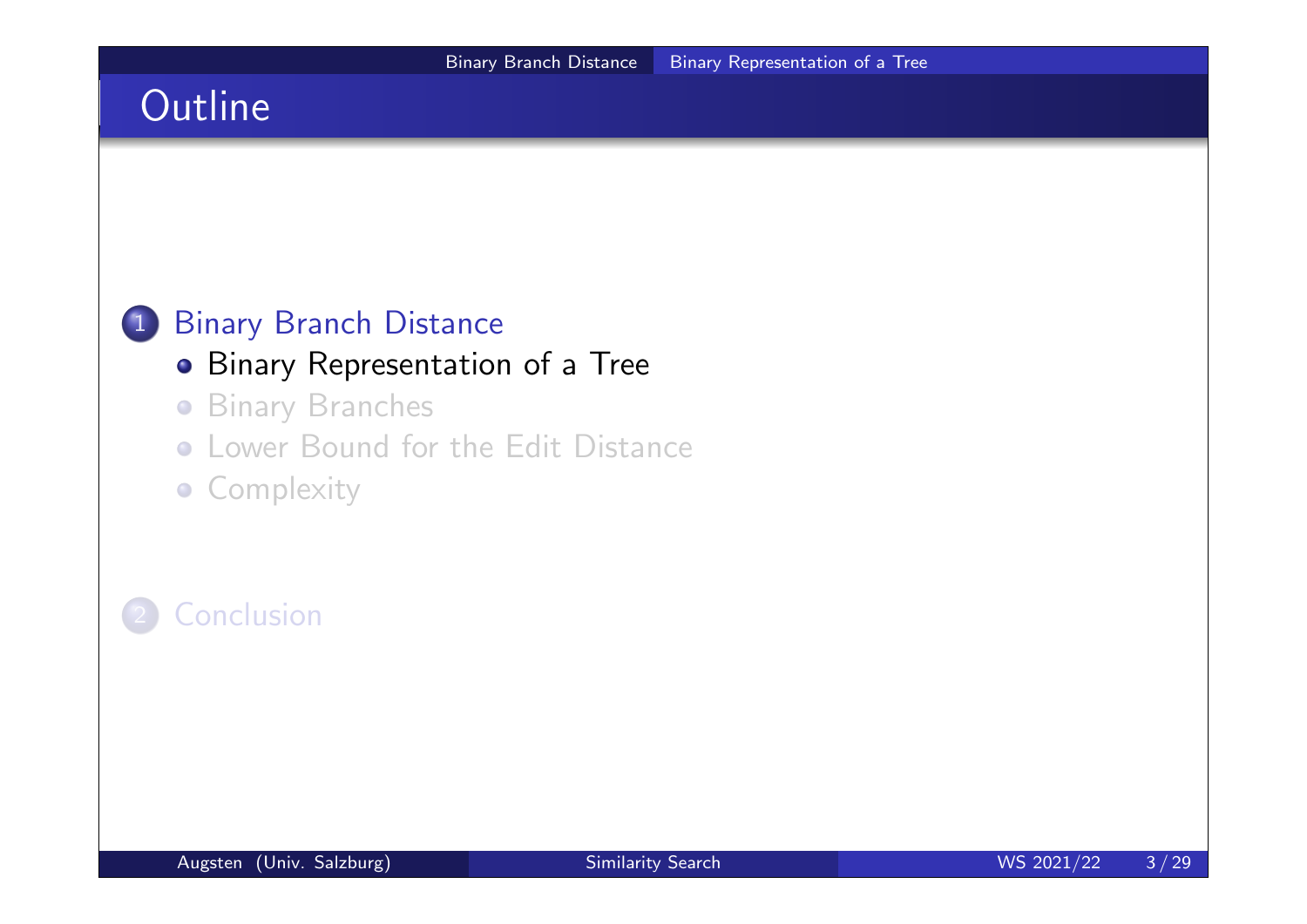### Binary Tree

#### o In a binary tree

- each node has at most two children;
- o left child and right child are distinguished:
	- a node can have a right child without having a left child;
- Notation:  $T_B = (N, E_I, E_r)$ 
	- ${\sf T}_B$  denotes a binary tree
	- N are the nodes of the binary tree
	- $E_l$  and  $E_r$  are the edges to the left and right children, respectively

#### Full binary tree:

- **•** binary tree
- each node has exactly zero or two children.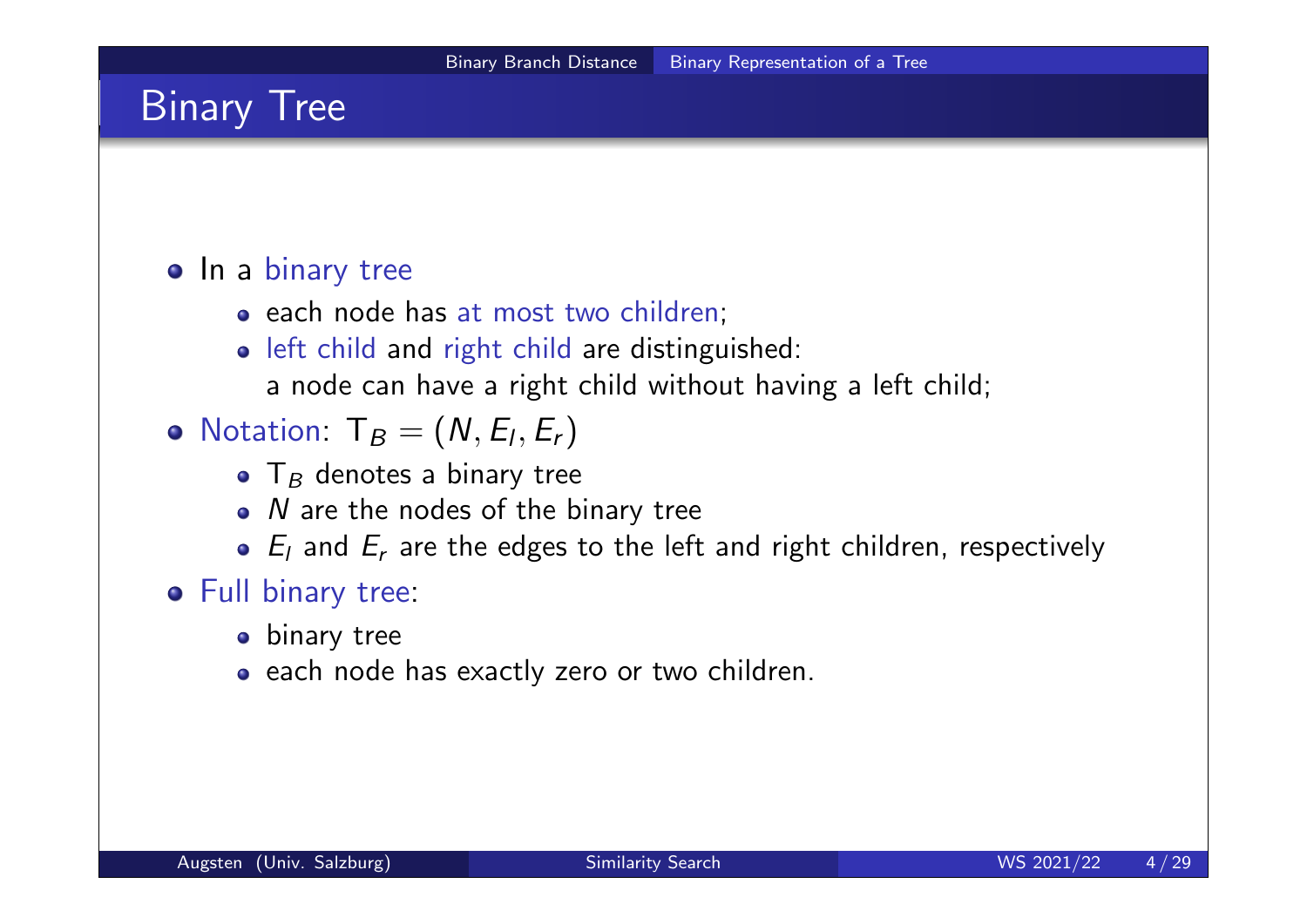### Example: Binary Tree

Two different binary trees:  $\mathsf{T}_B = (N, E_I, E_r)$ 

 $T_{B1} = (\{a, b, c, d, e, f, g\}, \{(a, b), (b, c), (d, e), (e, f)\}, \{(a, d), (e, g)\})$  $T_{B2} = (\{a, b, c, d, e, f, g\}, \{(a, b), (b, c), (e, f)\}, \{(a, d), (d, e), (e, g)\})$ 



A full binary tree:

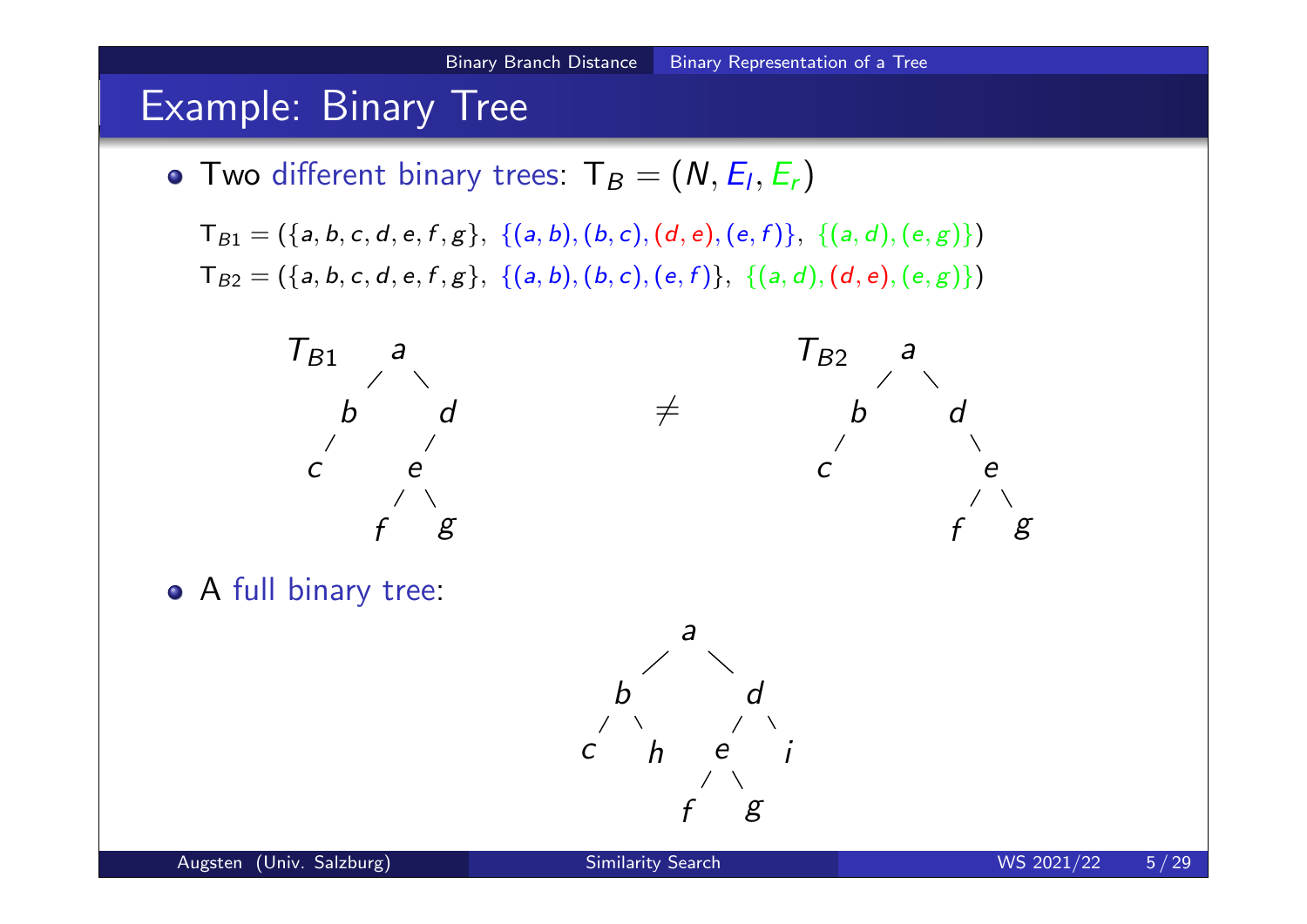## Binary Representation of a Tree

#### Binary tree transformation:

- (i) link all neighboring siblings in a tree with edges
- (ii) delete all parent-child edges except the edge to the first child

### **o** Transformation maintains

- label information
- structure information
- o Original tree can be reconstructed from the binary tree:
	- a left edge represents a parent-child relationships in the original tree
	- a right edge represents a right-sibling relationship in the original tree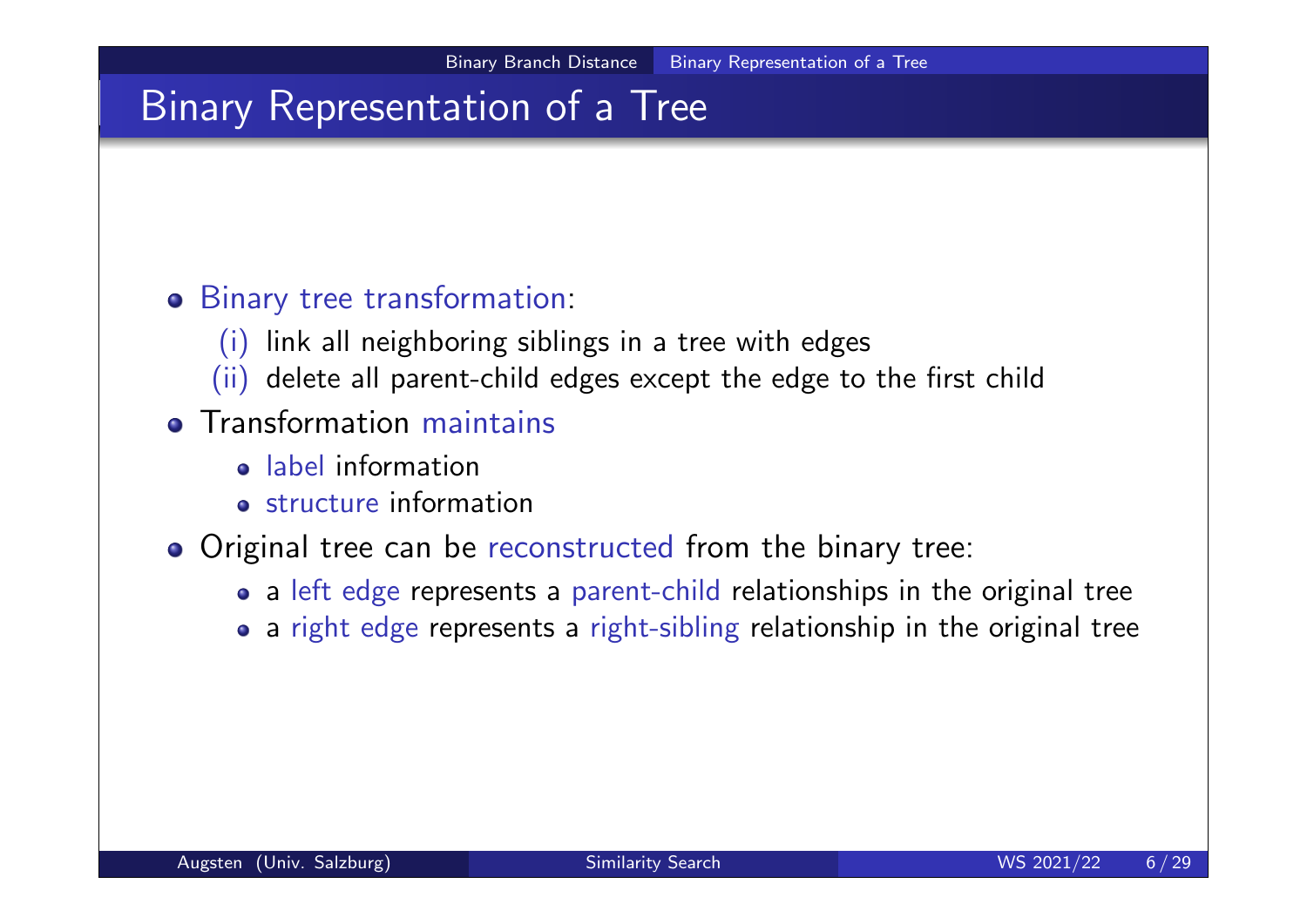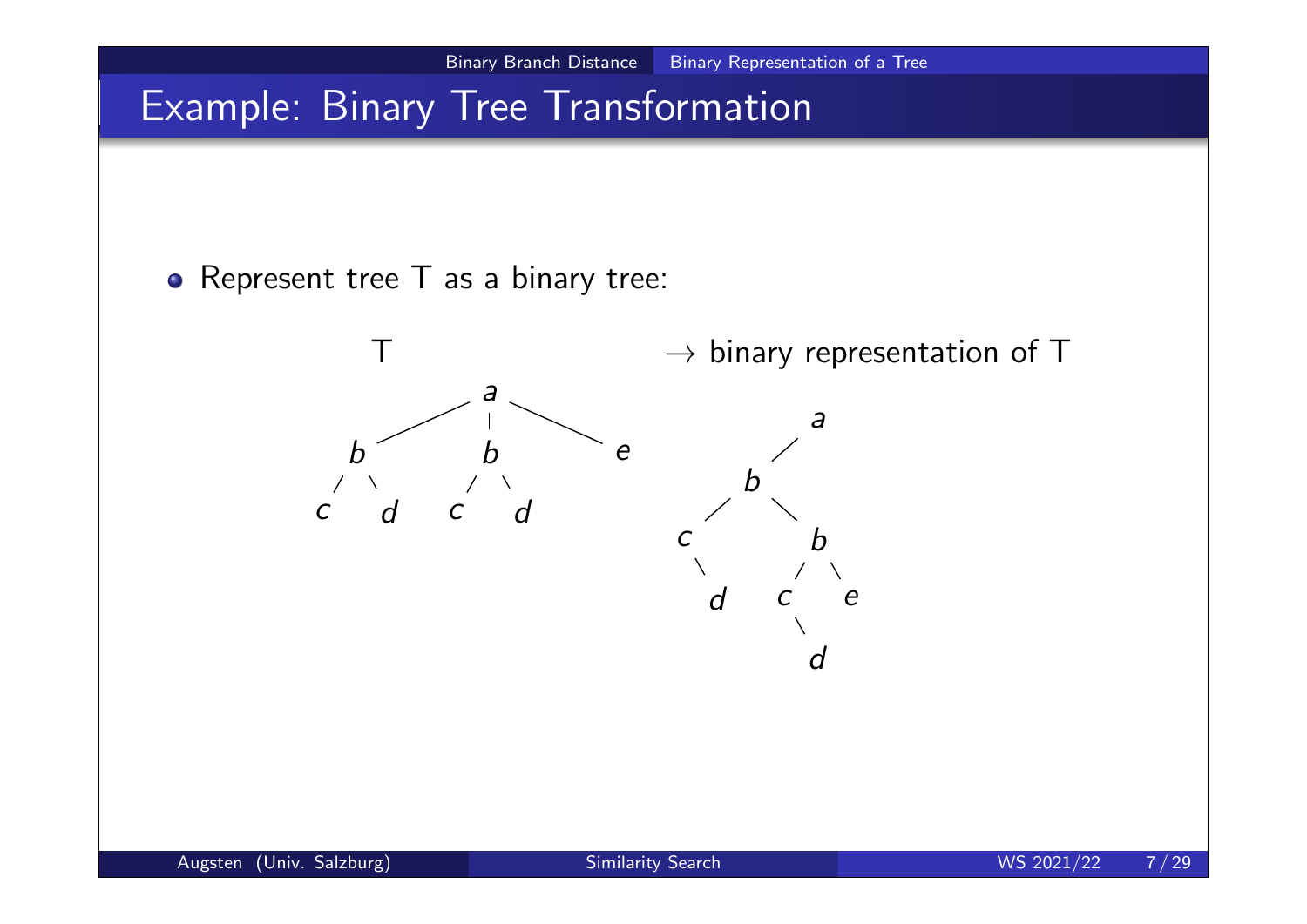### Normalized Binary Tree Representation

- We extend the binary tree with null nodes  $\epsilon$  as follows:
	- a null node for each missing left child of a non-null node
	- a null node for each missing right child of a non-null node
- Note: Leaf nodes get two null-children.
- The resulting normalized binary representation
	- is a full binary tree
	- a all non-null nodes have two children
	- all leaves are null nodes (and all null nodes are leaves)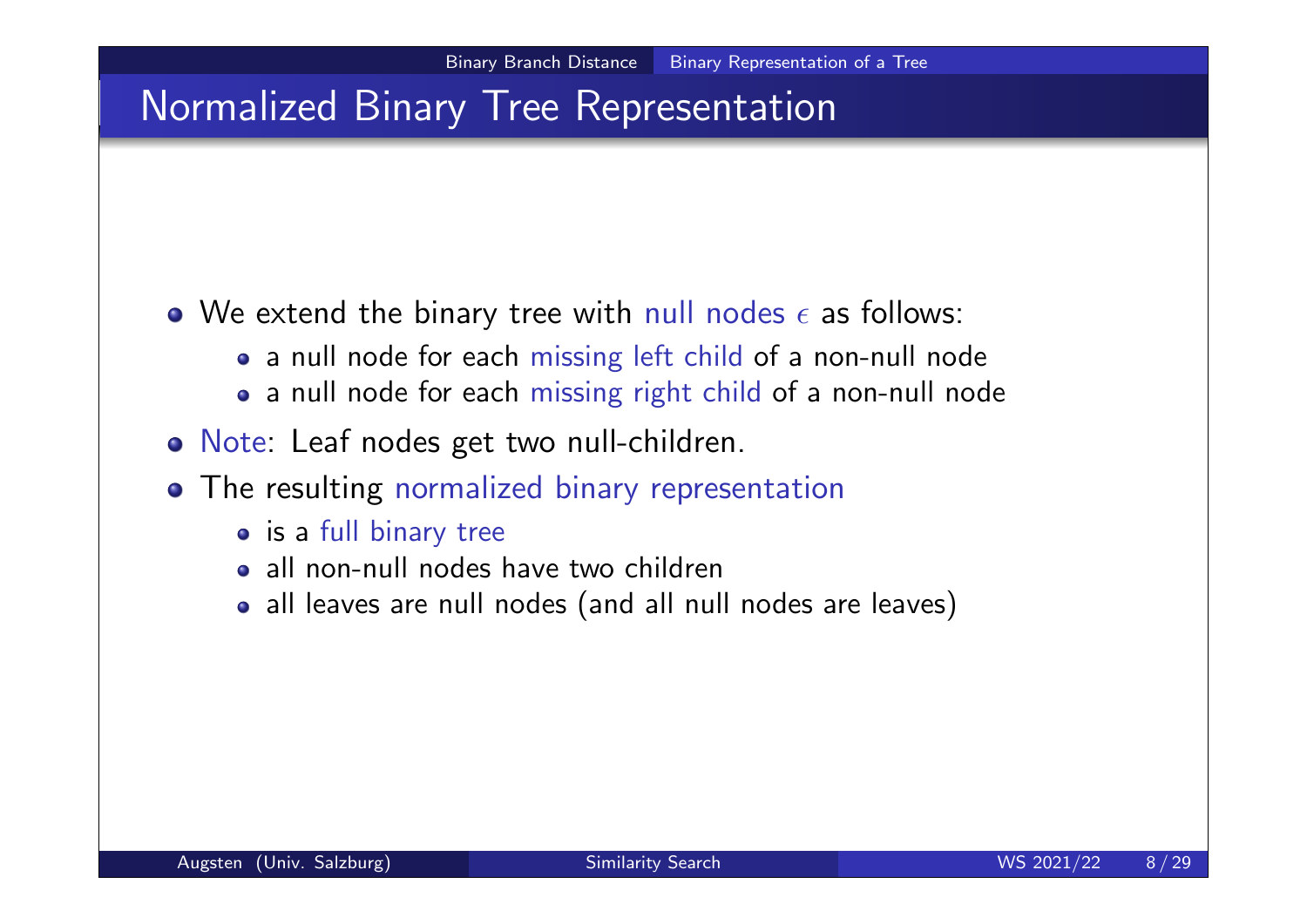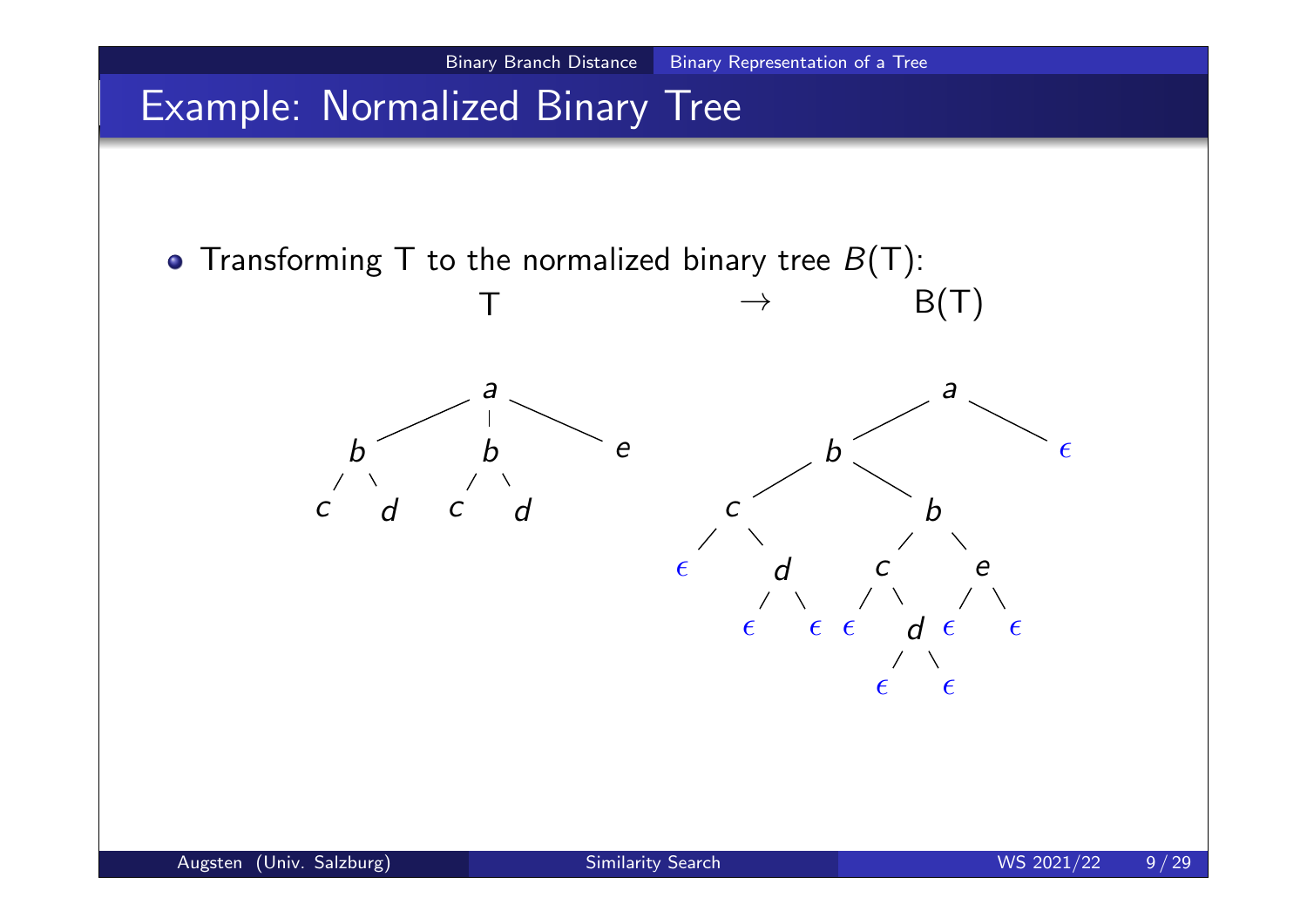### 1 Binary Branch Distance

Binary Representation of a Tree

### **• Binary Branches**

- Lower Bound for the Edit Distance
- **Complexity**

### **Conclusion**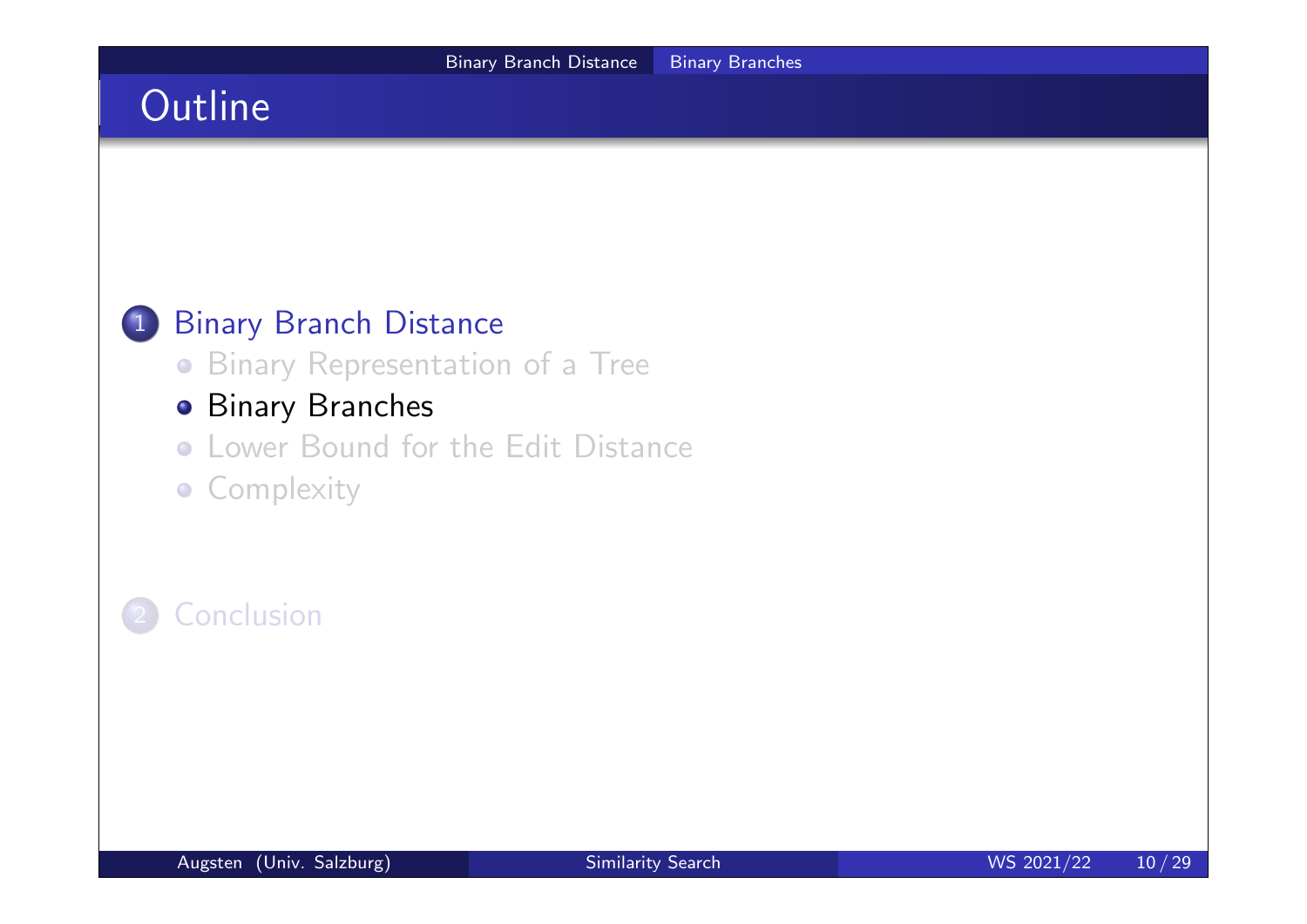## Binary Branch

- $\bullet$  A binary branch  $BiB(v)$  is
	- a subtree of the normalized binary tree  $B(T)$
	- consisting of a non-null node v and its two children

#### Example:

 $BiB(a) = (\{a, b, \epsilon\}, \{(a, b)\}, \{(a, \epsilon)\})$  $BiB(d) = (\{d, \epsilon_1, \epsilon_2\}, \{(d, \epsilon_1)\}, \{(d, \epsilon_2)\})$ <sup>1</sup>



 $^1$ Although the two null nodes have identical labels  $(\epsilon)$ , they are different nodes. We emphasize this by showing their IDs in subscript.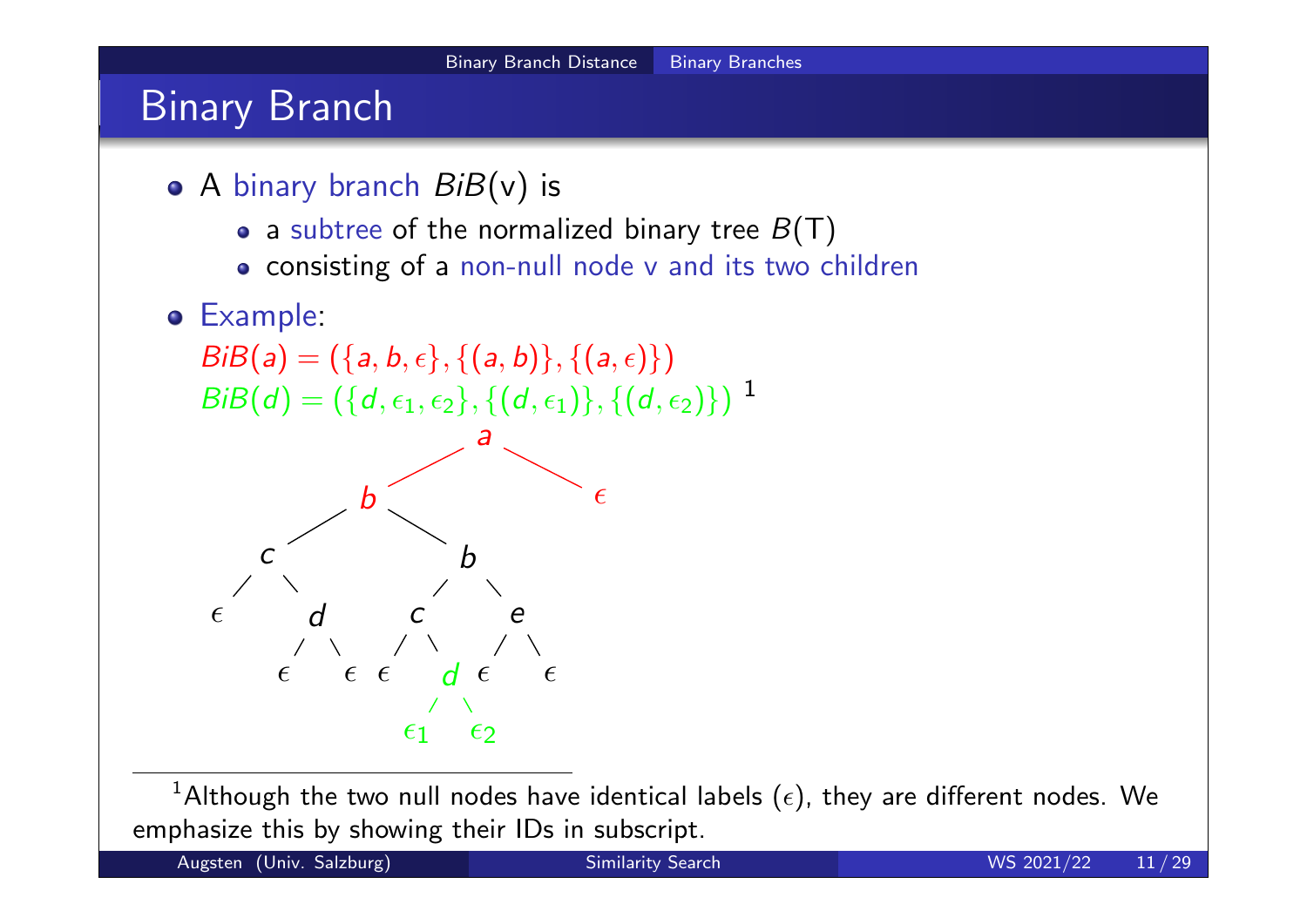## Binary Branches of Trees and Datasets

#### **•** Binary branches can be serialized as strings:

- $BiB(v) = (\{v, a, b\}, \{(v, a)\}, \{(v, b)\}) \rightarrow \lambda(v) \circ \lambda(a) \circ \lambda(b)$
- we can sort these strings ( $\epsilon > \lambda(v)$  for all non-null nodes v)

### Binary branch sets:

- $BiB(T)$  is the set of all binary branches of  $B(T)$
- $BiB(S) = \bigcup$  $\mathsf{T} {\in} \mathsf{S}$  $BiB(T)$  is the set of all binary branches of dataset S
- $BiB_{sort}(S)$  is the vector of sorted serialized strings of  $BiB(S)$

#### Note:

- nodes are unique in the tree, thus binary branches are unique
- labels are *not* unique, thus the serialized binary branches are *not* unique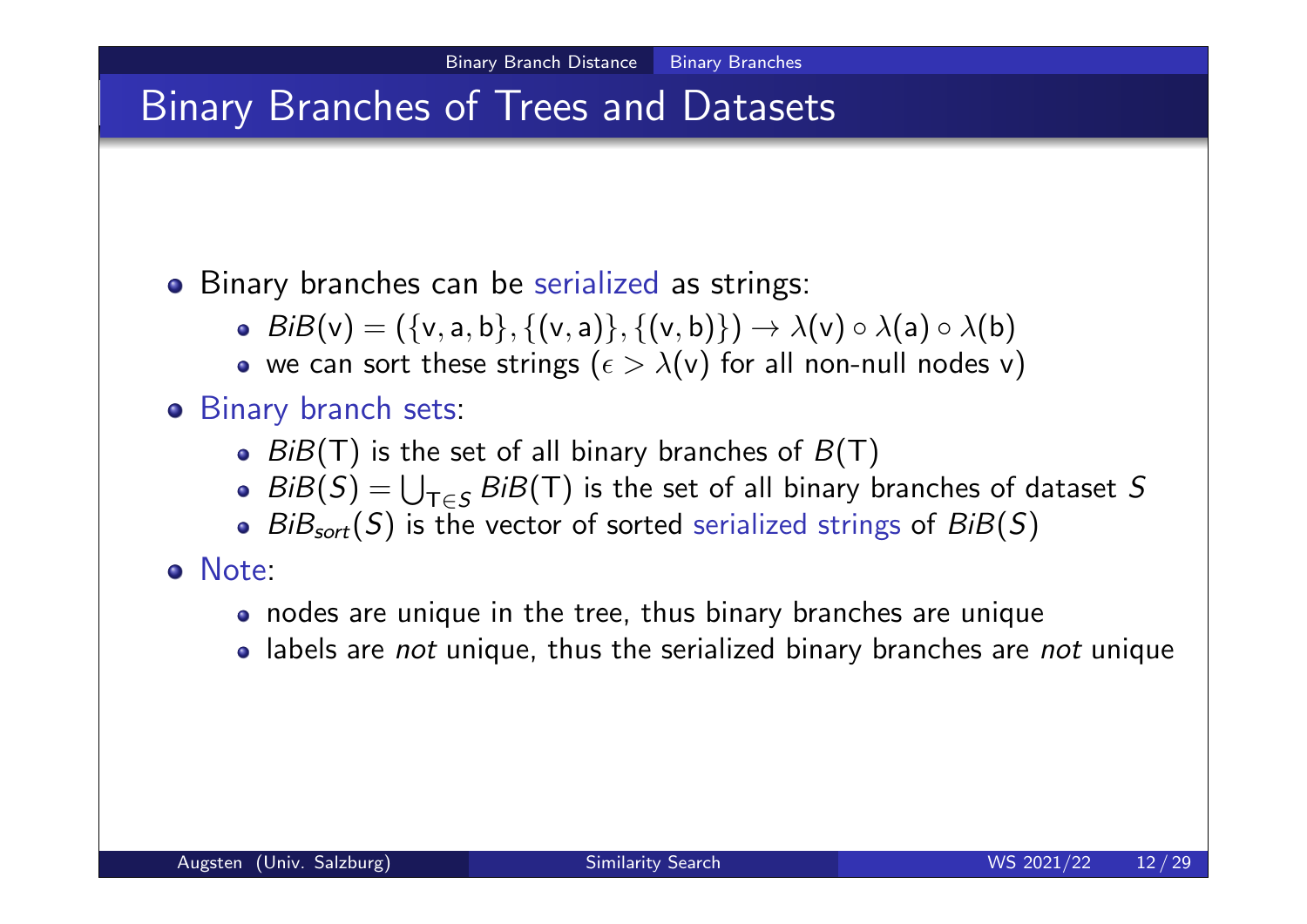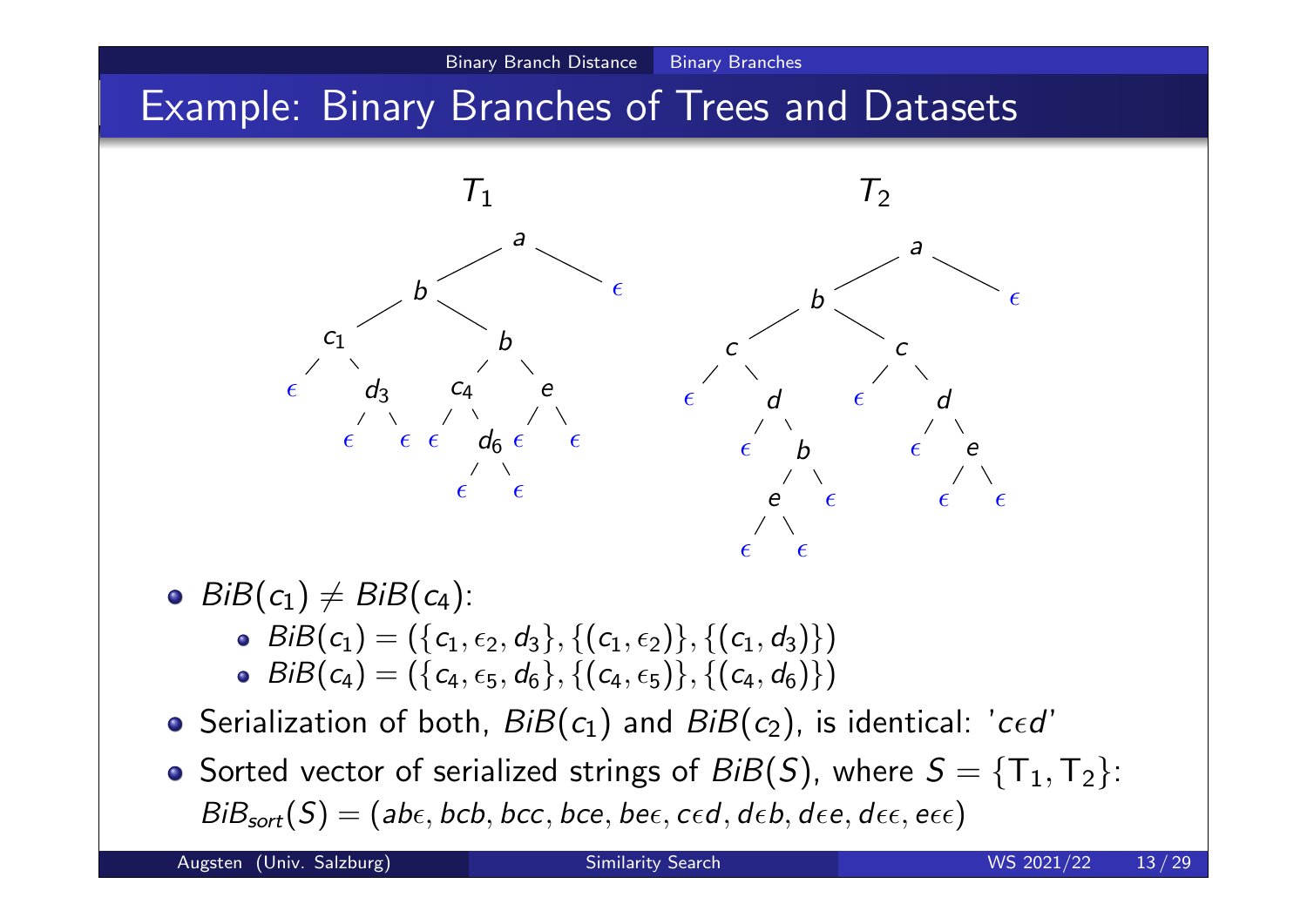### Binary Branch Vector

### • The binary branch vector  $BBV(T)$

- is a representation of the binary branch set  $BiB(T)$
- $\bullet$  Construction of the binary branch vector  $BBV(T)$ :
	- compute  $BiB<sub>sort</sub>(S)$  (serialize and sort  $BiB(S)$ )
	- $b_i$  is the *i*-th serialized binary branch in sort order  $(b_i=BiB_{sort}(S)[i])$
	- $BBV(T)[i]$  is the number of binary branches in  $B(T)$  that serialize to  $b_i$
- Note:  $BBV(T)[i]$  is zero if  $b_i$  does not appear in  $BiB(T)$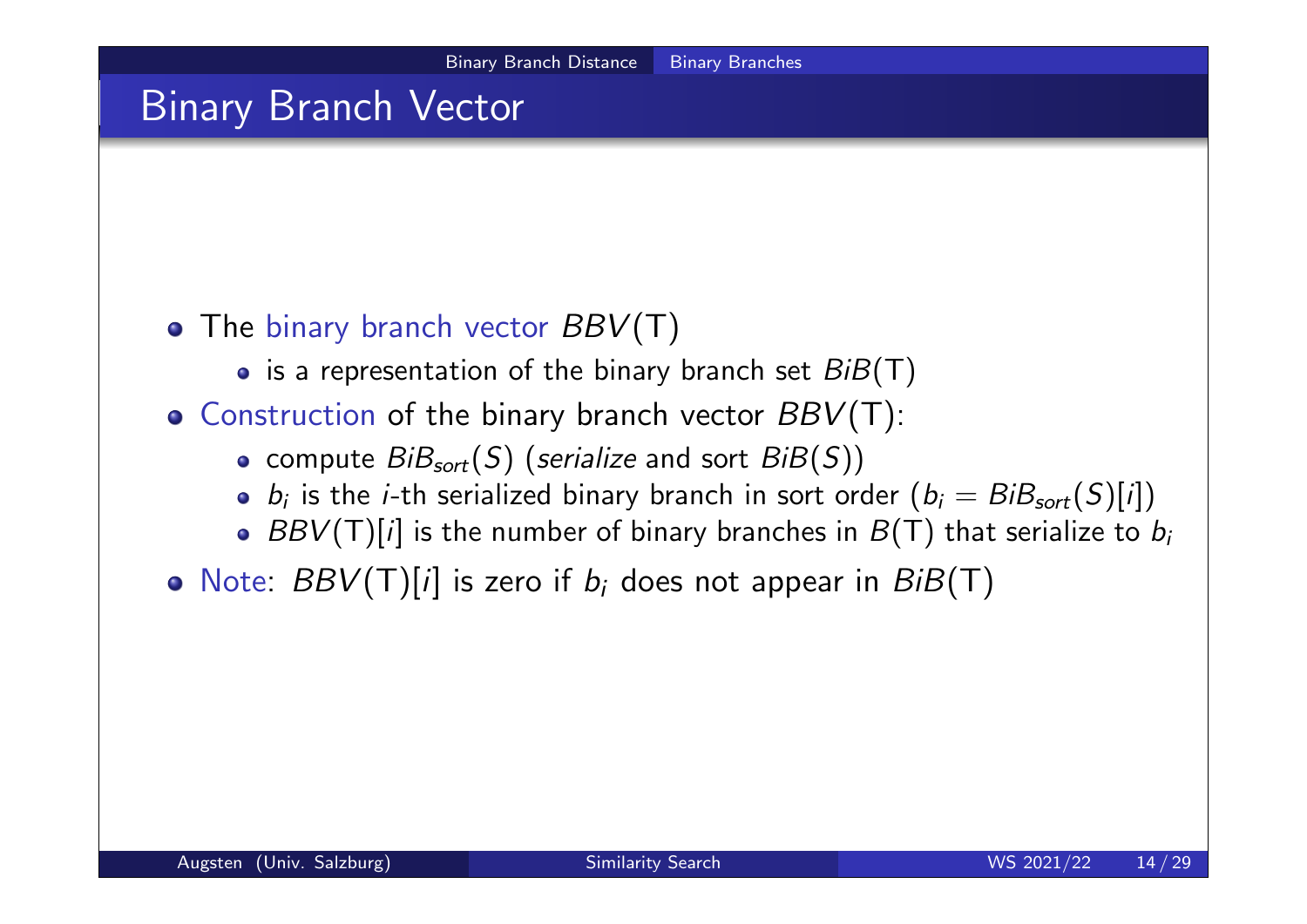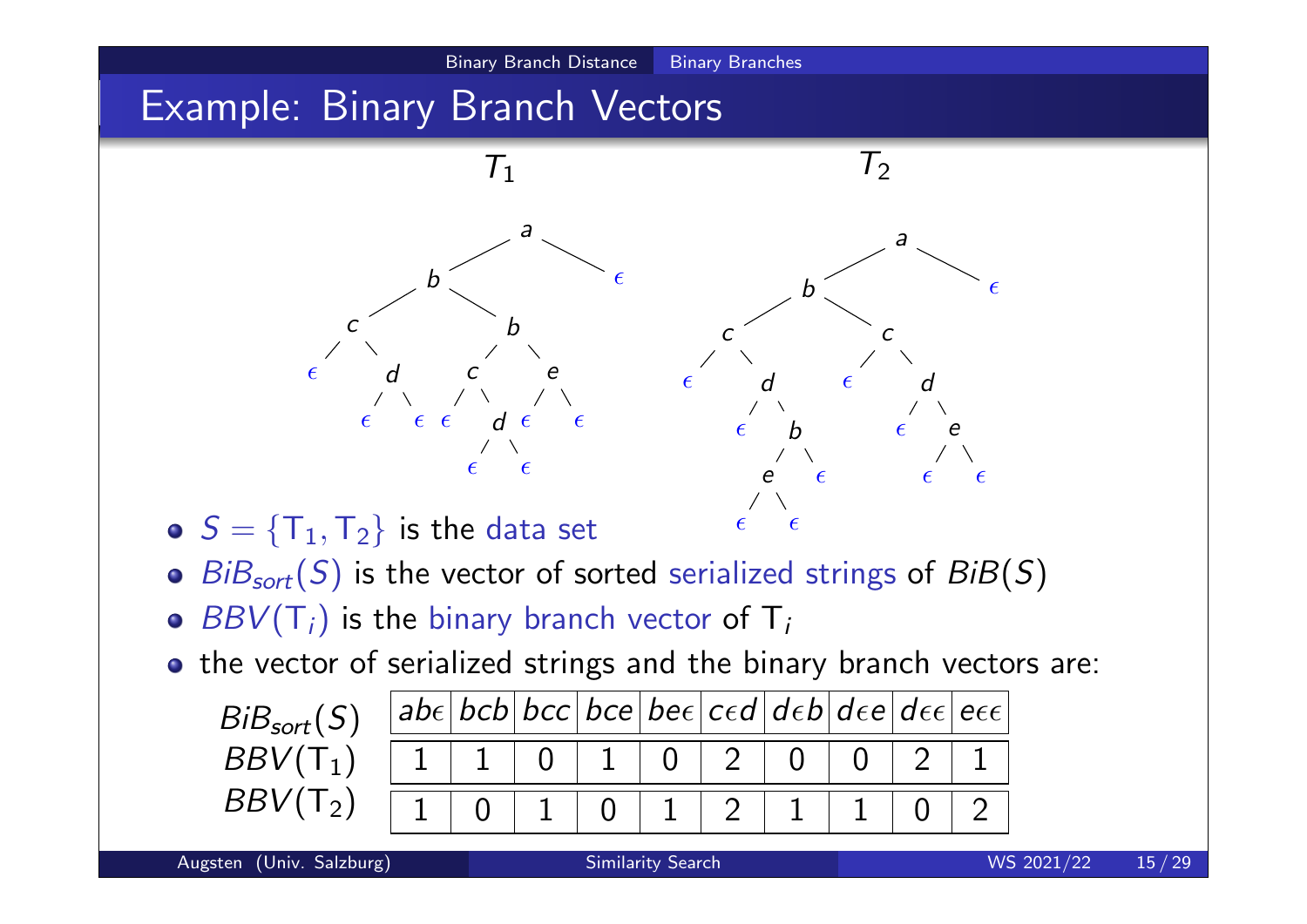### 1 Binary Branch Distance

- Binary Representation of a Tree
- **Binary Branches**

### **• Lower Bound for the Edit Distance**

**• Complexity** 

### **Conclusion**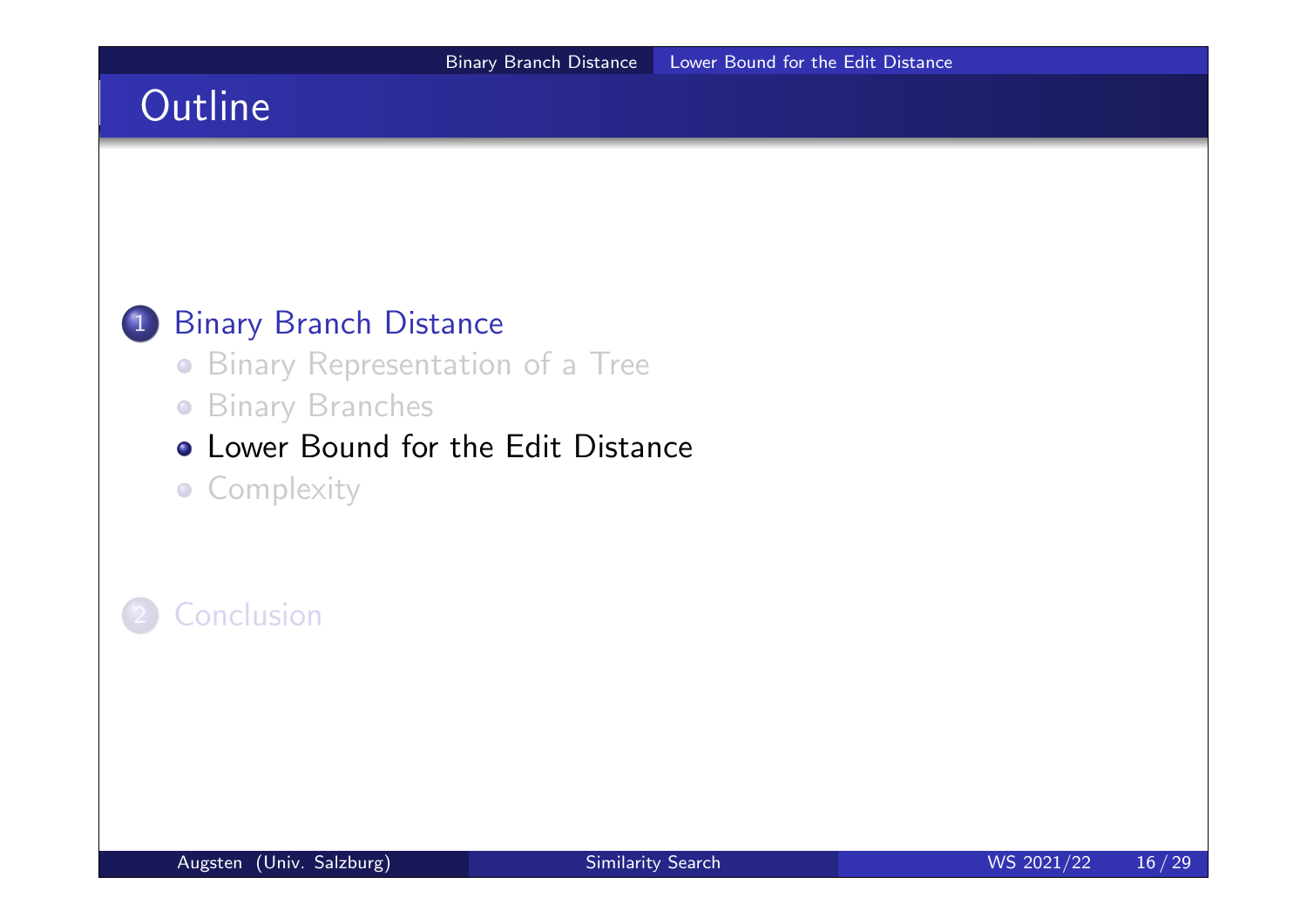## Binary Branch Distance [YKT05]

#### Definition (Binary Branch Distance)

Let  $BBV(\mathsf{T})=(b_1,\ldots,b_k)$  and  $BBV(\mathsf{T}')=(b_1')$  $b'_1,\ldots,b'_k$  $k \choose k$  be binary branch vectors of trees  $\sf{T}$  and  $\sf{T}'$ , respectively. The binary branch distance of  $\sf{T}$ and  $T'$  is

$$
\delta_B(\mathsf{T},\mathsf{T}')=\sum_{i=1}^k|b_i-b'_i|.
$$

o Intuition: We count the binary branches that do not match between the two trees.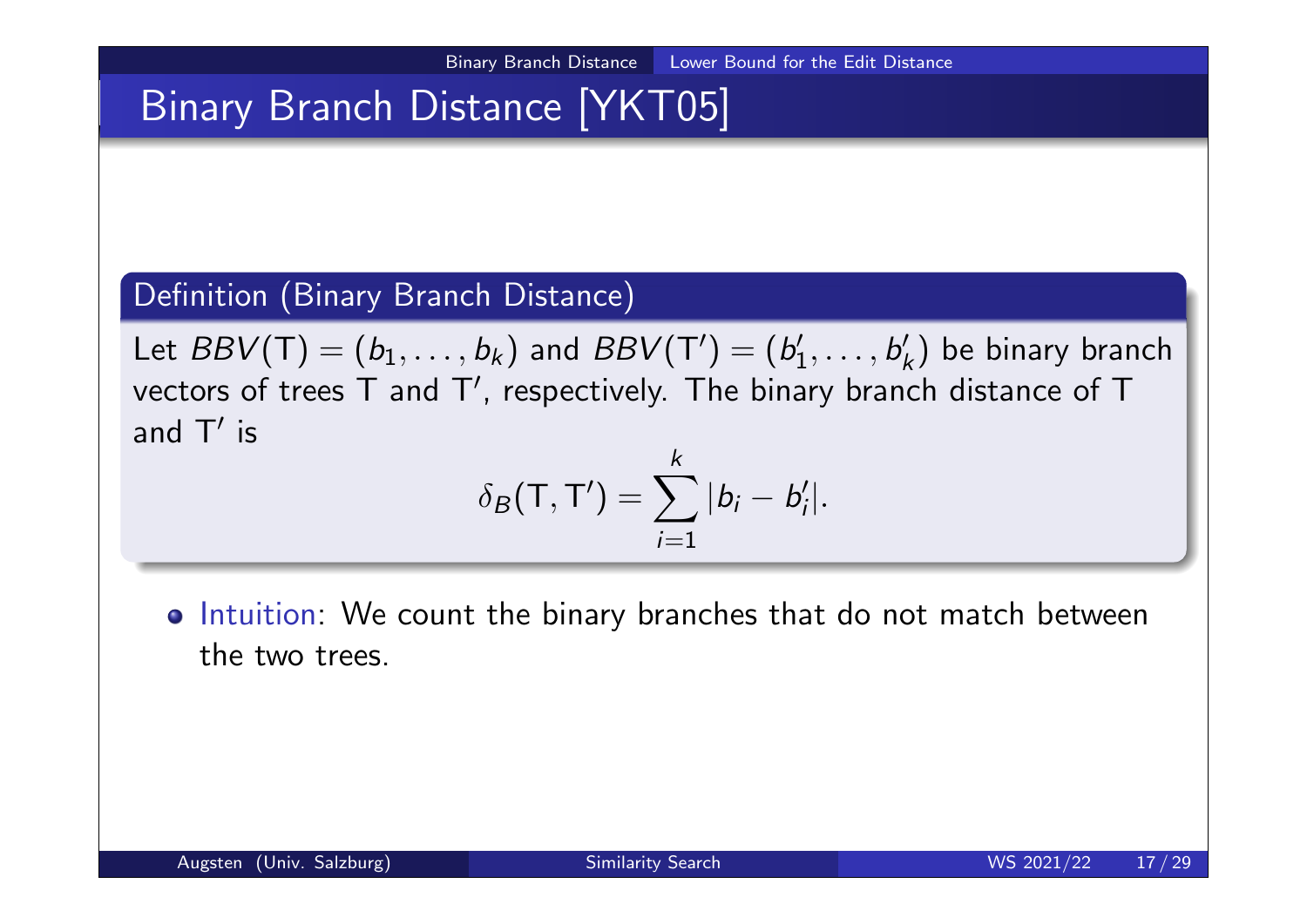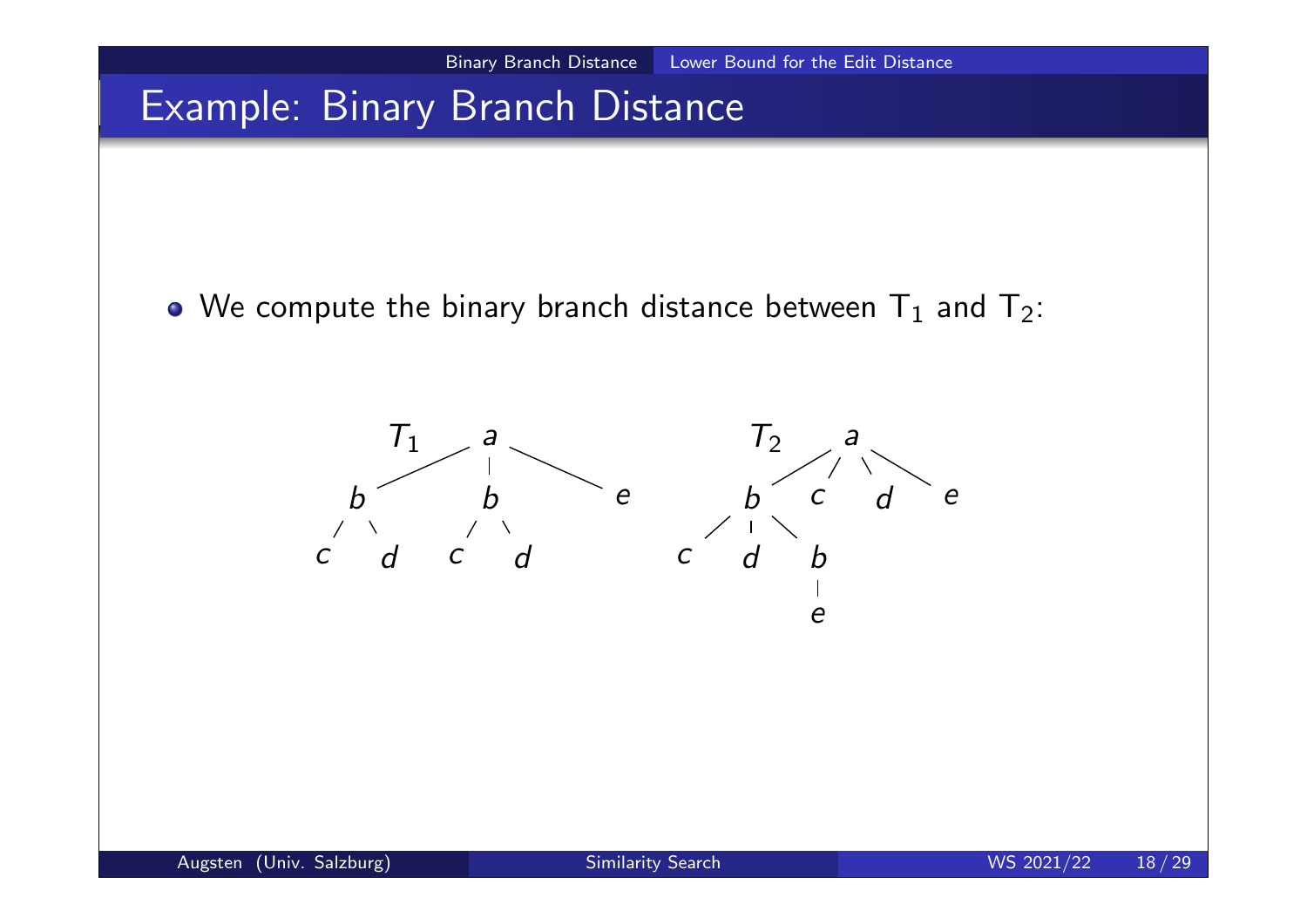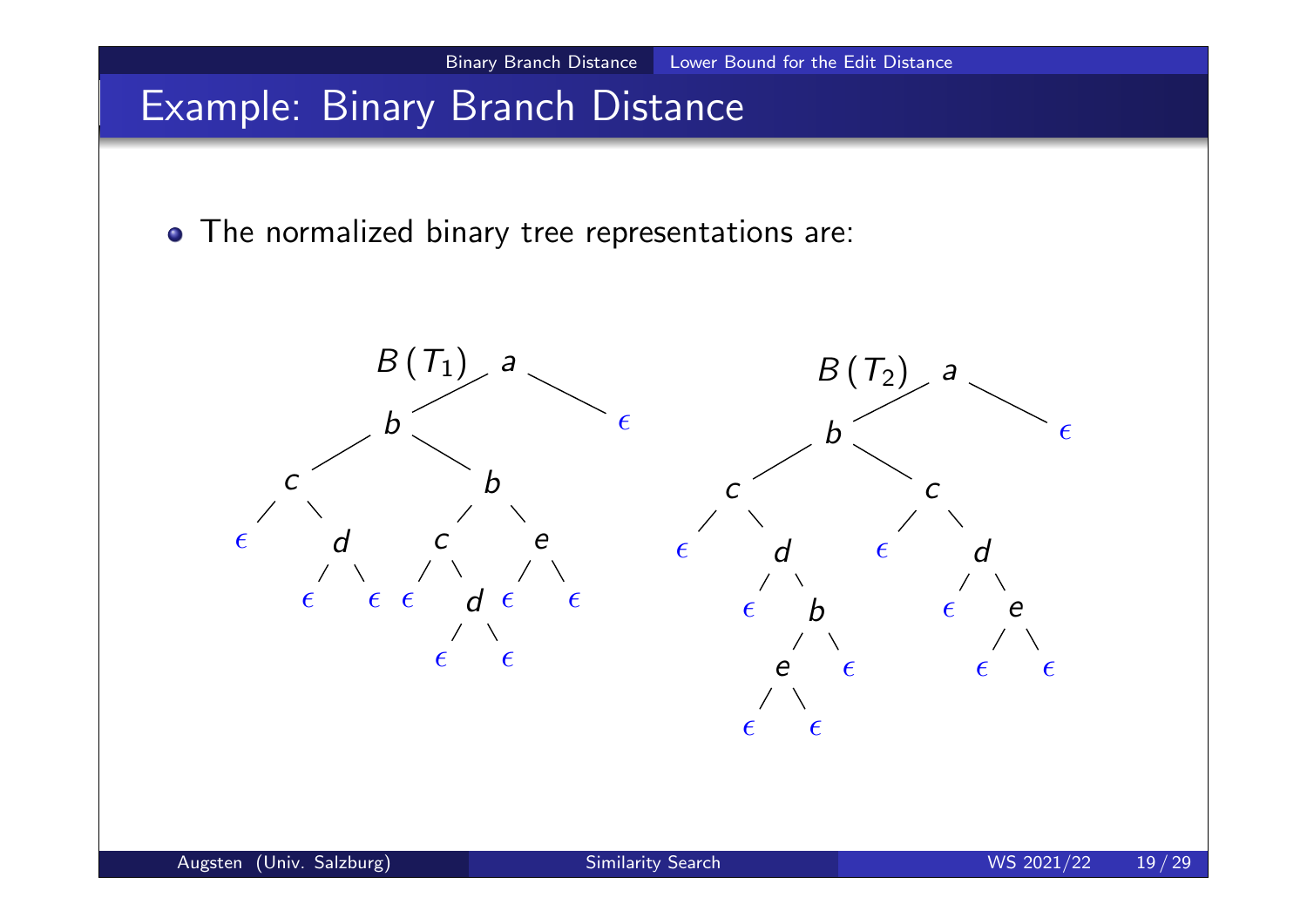

$$
\delta_B(\mathsf{T}_1, \mathsf{T}_2) = \sum_{i=1}^{10} |b_{1,i} - b_{2,i}|
$$
  
=  $|1 - 1| + |1 - 0| + |0 - 1| + |1 - 0| + |0 - 1| +$   
 $|2 - 2| + |0 - 1| + |0 - 1| + |2 - 0| + |1 - 2|$   
= 9,

where  $b_{1,i}$  and  $b_{2,i}$  are the *i-*th dimension of the vectors  $BBV(\mathsf{T}_1)$ and  $BBV(T_2)$ , respectively.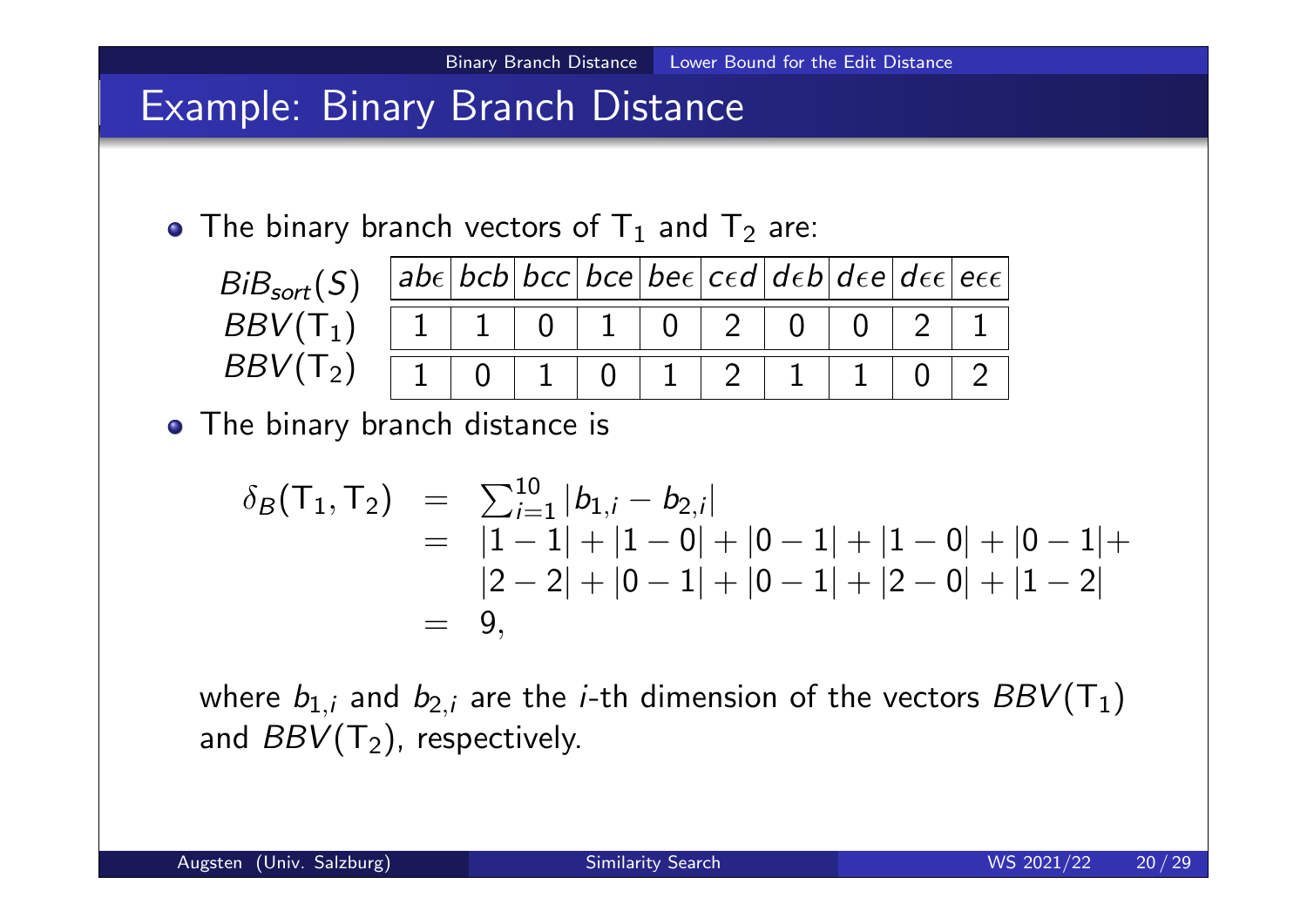### Lower Bound Theorem

#### Theorem (Lower Bound)

Let  $T$  and  $T'$  be two trees. If the tree edit distance between  $T$  and  $T'$  is  $\delta_t(\mathsf{T},\mathsf{T}')$ , then the binary branch distance between them satisfies

 $\delta_B(\mathsf{T},\mathsf{T}')\leq 5\times \delta_t(\mathsf{T},\mathsf{T}').$ 

#### Proof (Sketch — Full Proof in [YKT05]).

- Each node v appears in at most two binary branches.
- Rename: Renaming a node causes at most two binary branches in each tree to mismatch. The sum is 4.
- Similar rational for *insert* and its complementary operation *delete* (at most 5 binary branches mismatch).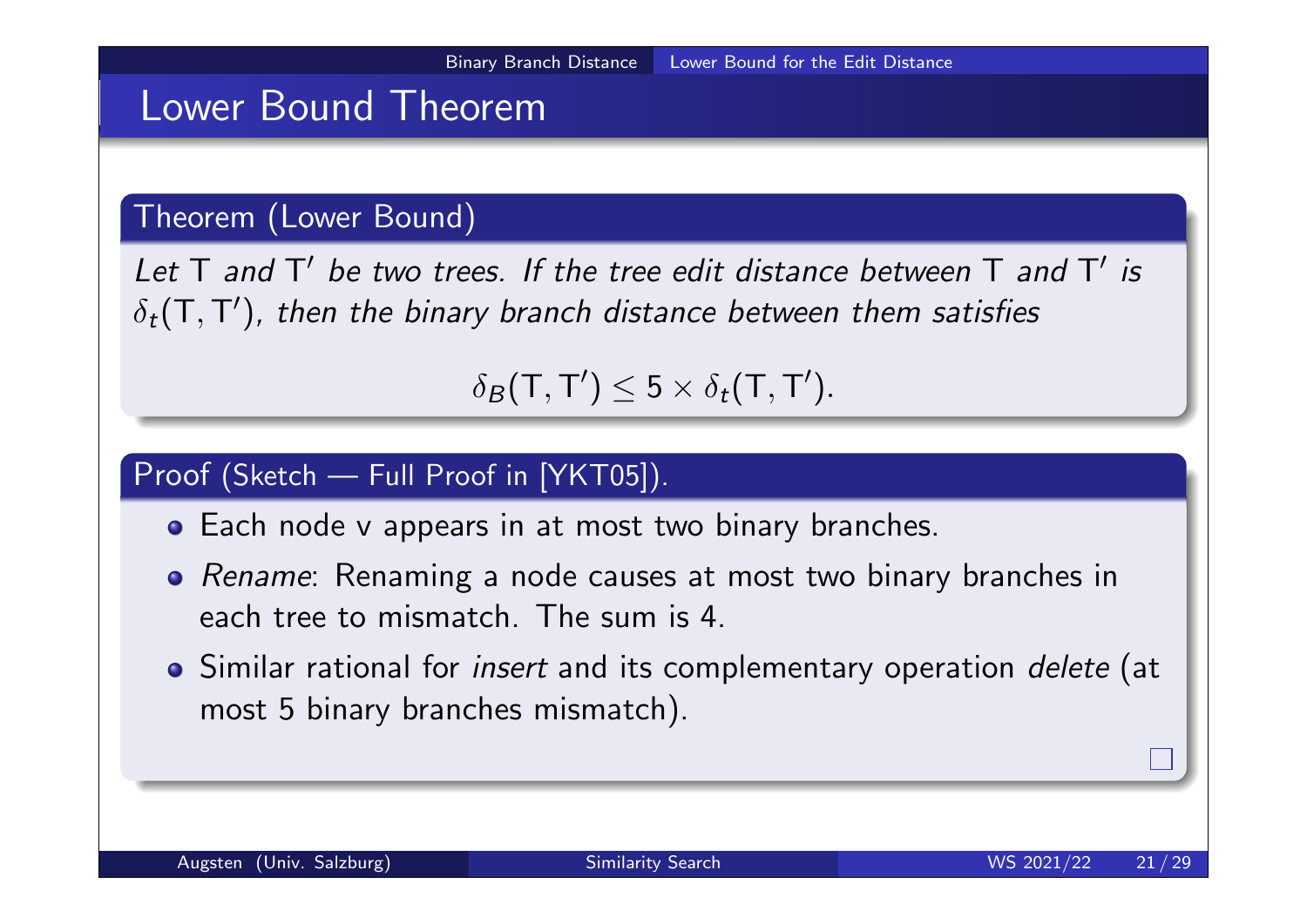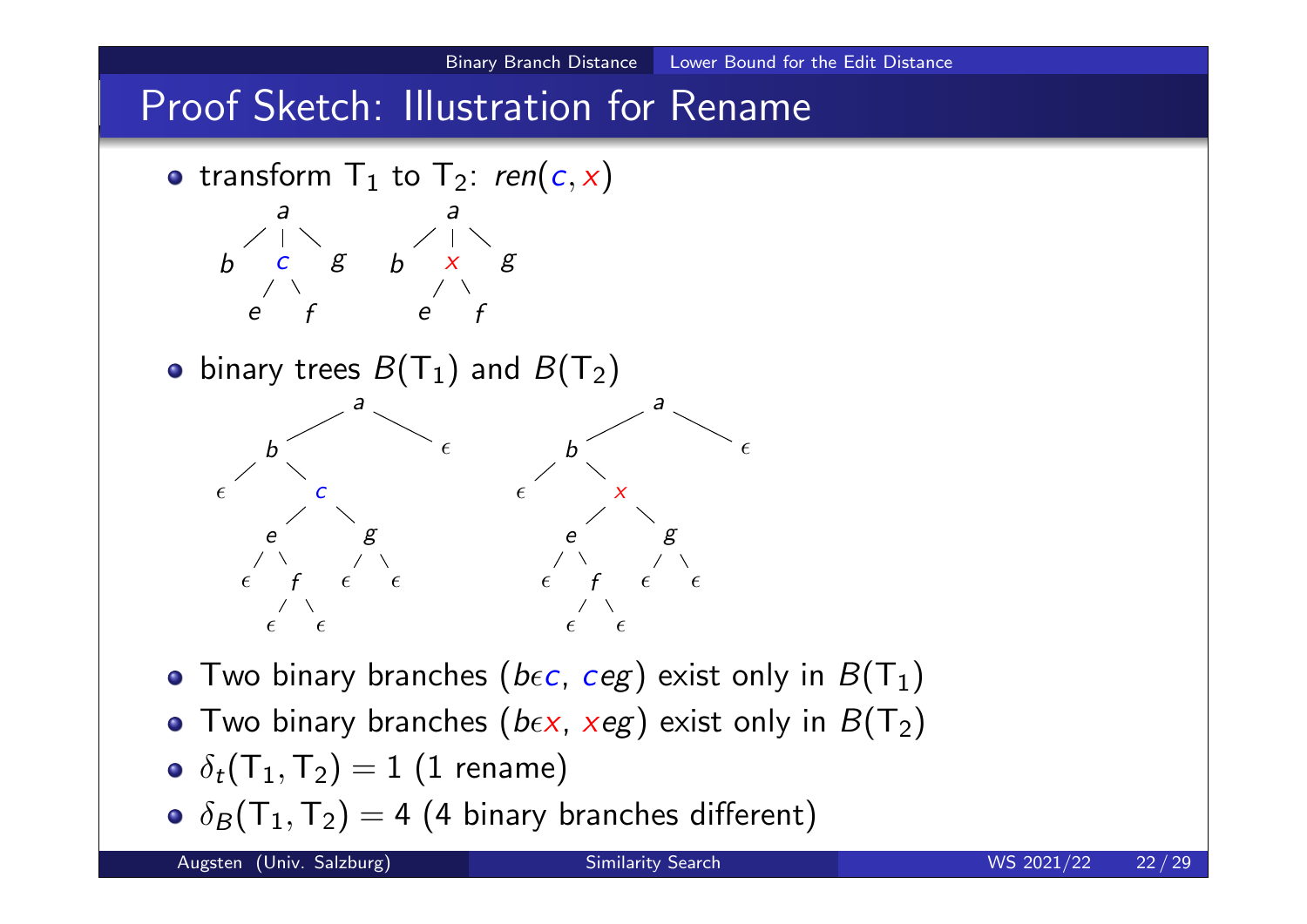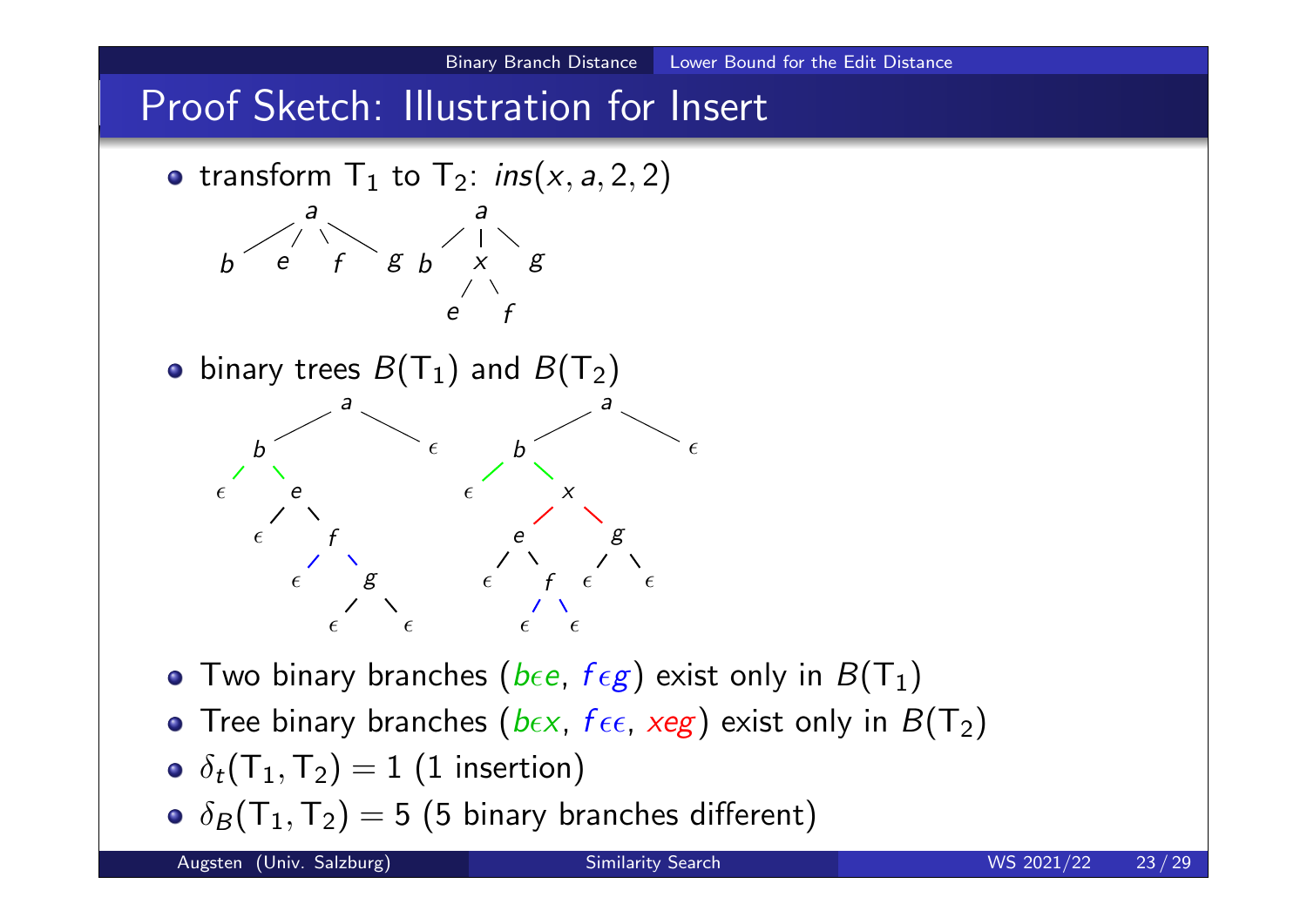## Proof Sketch

#### o In general it can be shown that

- Rename changes at most 4 binary branches
- Insert changes at most 5 binary branches
- Delete changes at most 5 binary branches
- Each edit operation changes at most 5 binary branches, thus

 $\delta_B(\mathsf{T},\mathsf{T}')\leq 5\times \delta_t(\mathsf{T},\mathsf{T}').$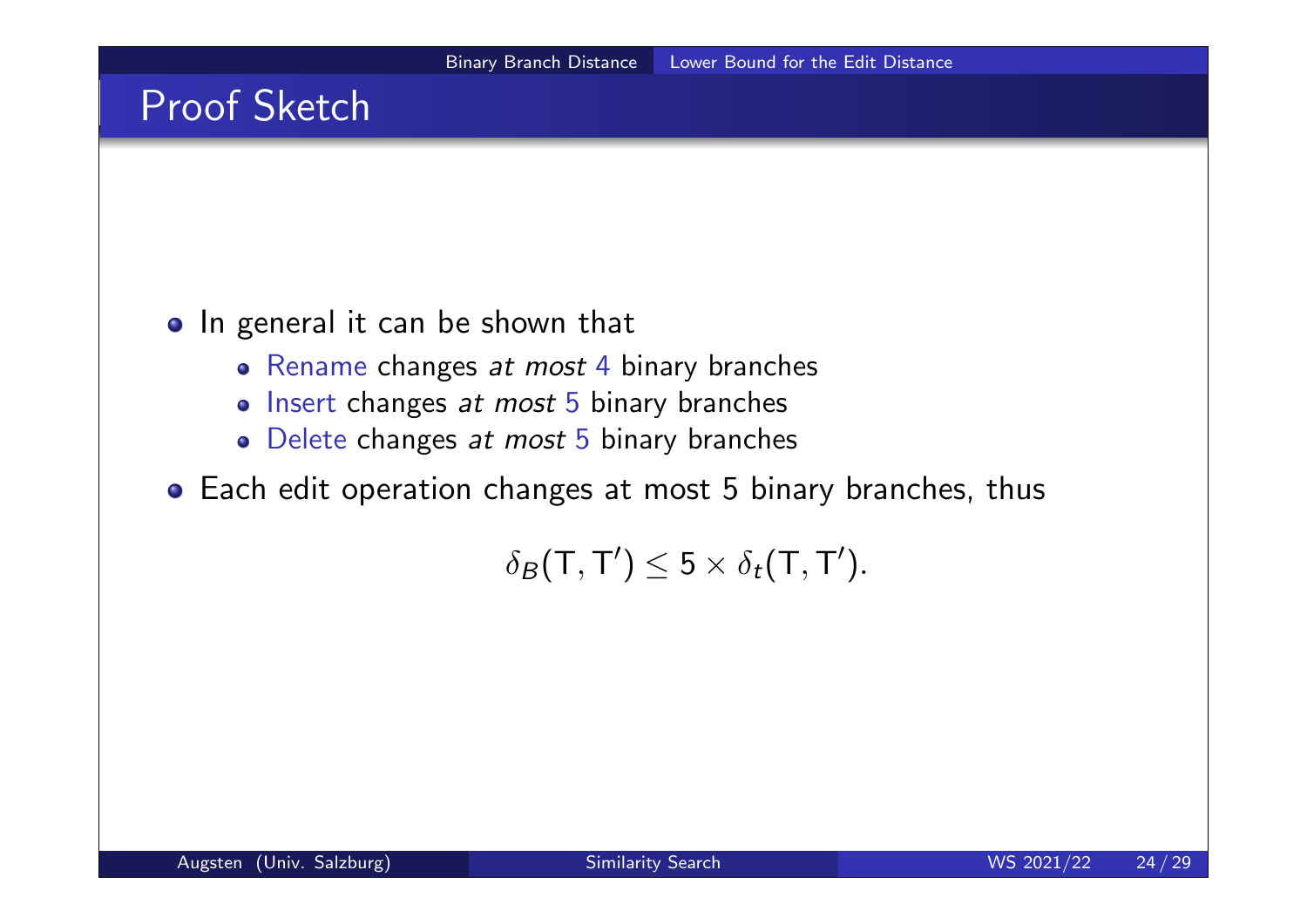### 1 Binary Branch Distance

- Binary Representation of a Tree
- **Binary Branches**
- Lower Bound for the Edit Distance
- **Complexity**

### **Conclusion**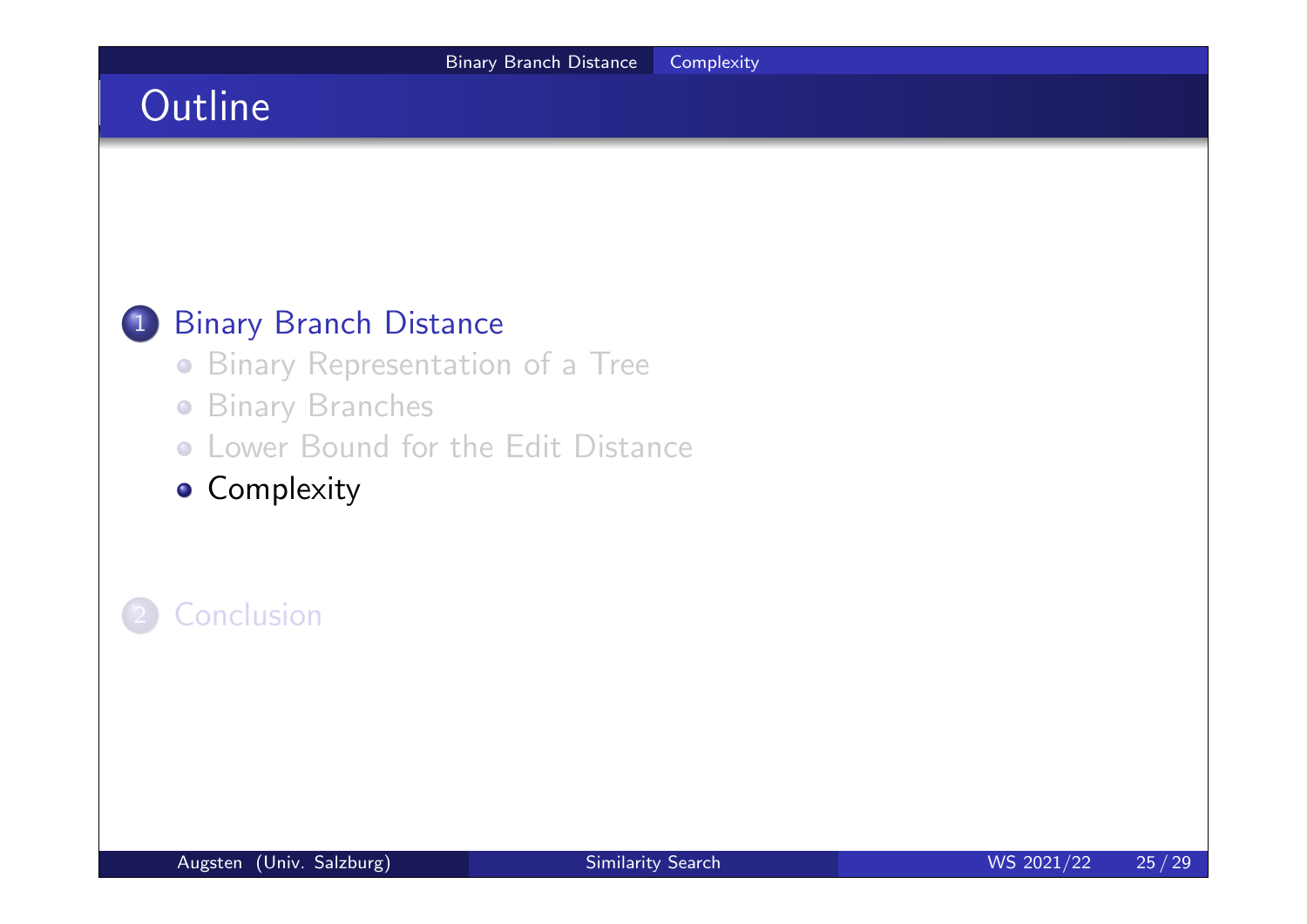## Complexity: Binary Branch Distance

- Compute the distance between two trees of size  $O(n)$ :  $(S = {T<sub>1</sub>, T<sub>2</sub>}, n = max{ |T<sub>1</sub>|, |T<sub>2</sub>| } )$
- Construction of the binary branch vectors  $BBV(T_1)$  and  $BBV(T_2)$ :
	- 1.  $B\ddot{B}(S)$  compute the binary branches of  $T_1$  and  $T_2$ :  $O(n)$  time and space (traverse  $\mathsf{T}_1$  and  $\mathsf{T}_2)$
	- 2.  $BiB<sub>sort</sub>(S)$  sort serialized binary branches of  $BiB(S)$ :  $O(n \log n)$  time and  $O(n)$  space
	- 3. construct  $BBV(T_1)$  and  $BBV(T_2)$ :
		- (a) traverse all binary branches:  $O(n)$  time and space
		- (b) for each binary branch find position *i* in  $B_iB_{sort}(S)$ :  $O(n \log n)$  time (binary search in  $BiB<sub>sort</sub>(S)$  for *n* binary branches)
		- (c)  $BBV(T)[i]$  is incremented:  $O(1)$
- Computing the distance:
	- the two binary branch vectors are of size  $O(n)$
	- computing the distance has time complexity  $O(n)$ (subtracting two binary branch vectors)
- The overall complexity is  $O(n \log n)$  time and  $O(n)$  space.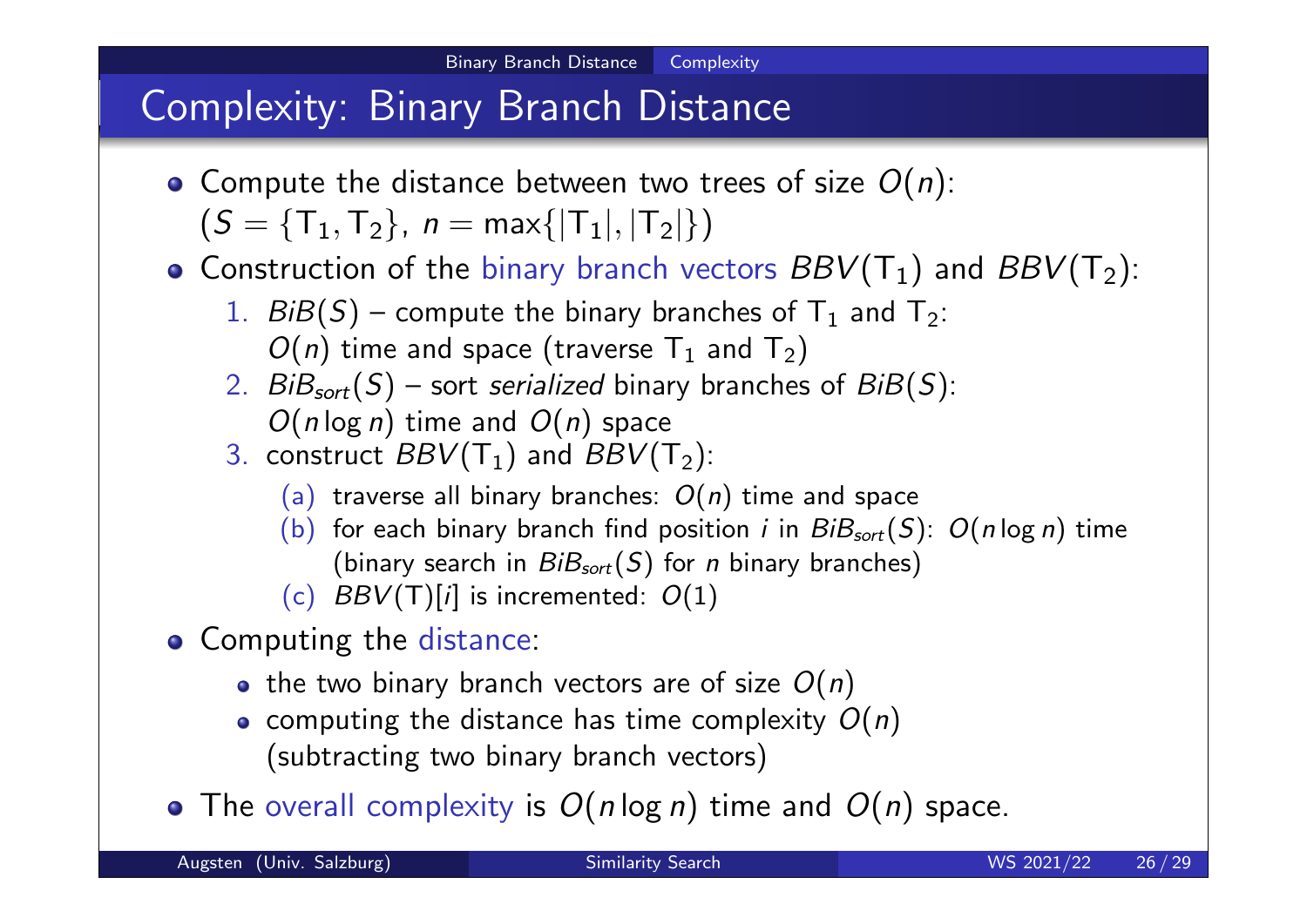## Improving the Time Complexity with a Hash Function

- Note: Improvement using a hash function:
	- we assume a hash function that maps the  $O(n)$  binary branches to  $O(n)$  buckets without collision
	- $\bullet$  we do not sort  $BiB(S)$
	- $\bullet$  position *i* in the vector  $BBV(T)$  is computed using the hash function
	- $\bullet$   $O(n)$  time (instead of  $O(n \log n)$ ) and  $O(n)$  space
- In the following we assume the sort algorithm with  $O(n \log n)$  runtime.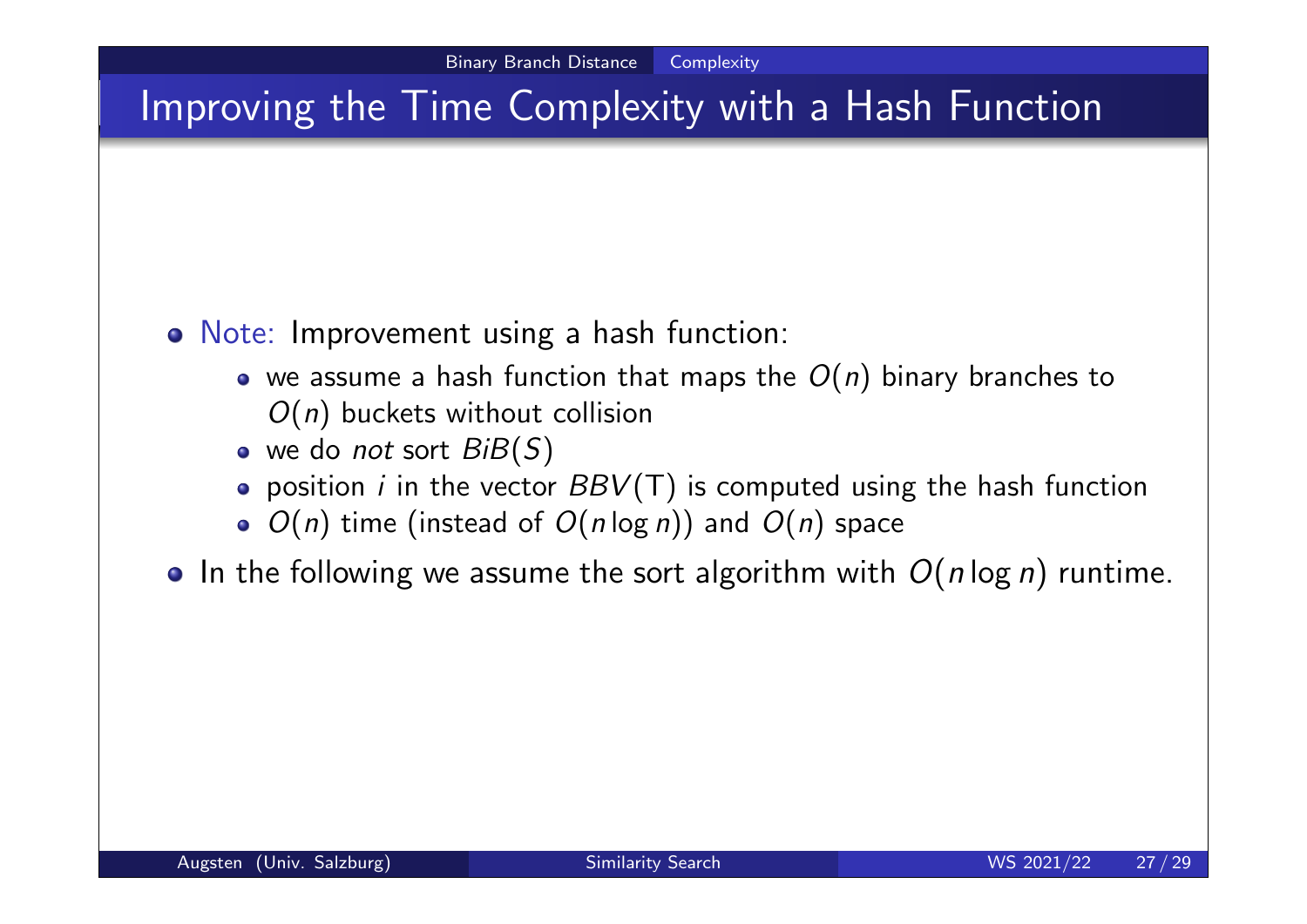## Complexity for Similarity Joins

- $\bullet$  Join two sets with N trees each (tree size: n):
- **o** Compute Binary Branch Vectors (BBVs):  $O(Nn \log(Nn))$  time,  $O(N^2n)$  space
	- BBVs are of size  $O(Nn)$
	- time: sort  $O(Nn)$  binary branches /  $O(Nn)$  binary searches in BBVs
	- $\bullet$  space:  $O(N)$  BBVs must be stored
- Compute Distances:  $O(N^3 n)$  time
	- computing the distance between two trees has  $O(Nn)$  time complexity (subtracting two binary branch vectors)
	- $O(N^2)$  distance computations required
- Overal Complexity:  $O(N^3n + Nn \log n)^{\dagger}$  time and  $O(N^2n)$  space

 $^\dagger$ O $(N^3n +$   $Nn\log(Nn)) =$  O $(N^3n +$   $Nn\log N +$   $Nn\log n) =$  O $(N^3n +$   $Nn\log n)$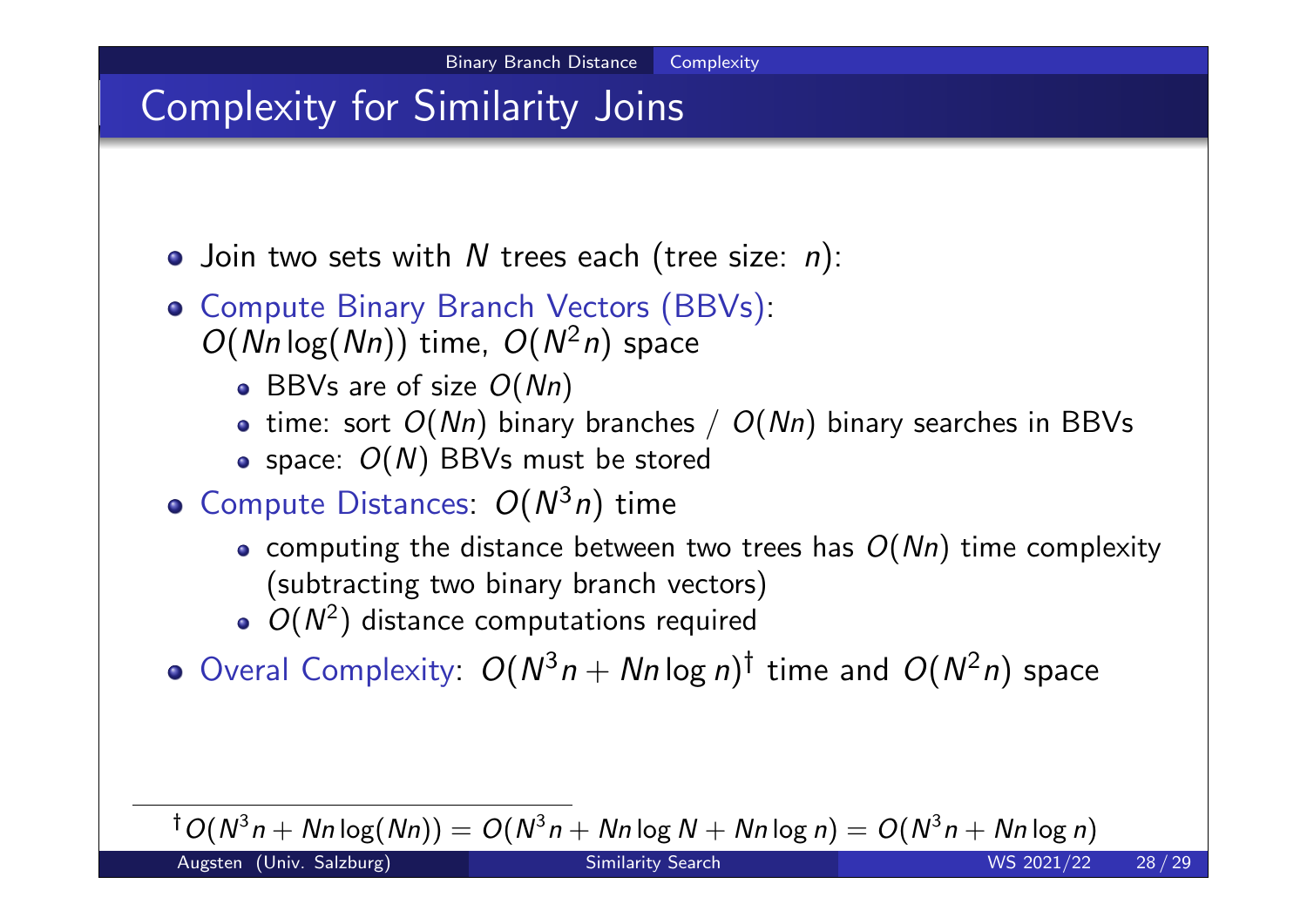## Summary

#### Binary Branch Distance

- lower bound of the unit cost tree edit distance
- trees are split into binary branches (small subgraphs)
- similar trees have many common binary branches
- complexity  $O(n \log n)$  time